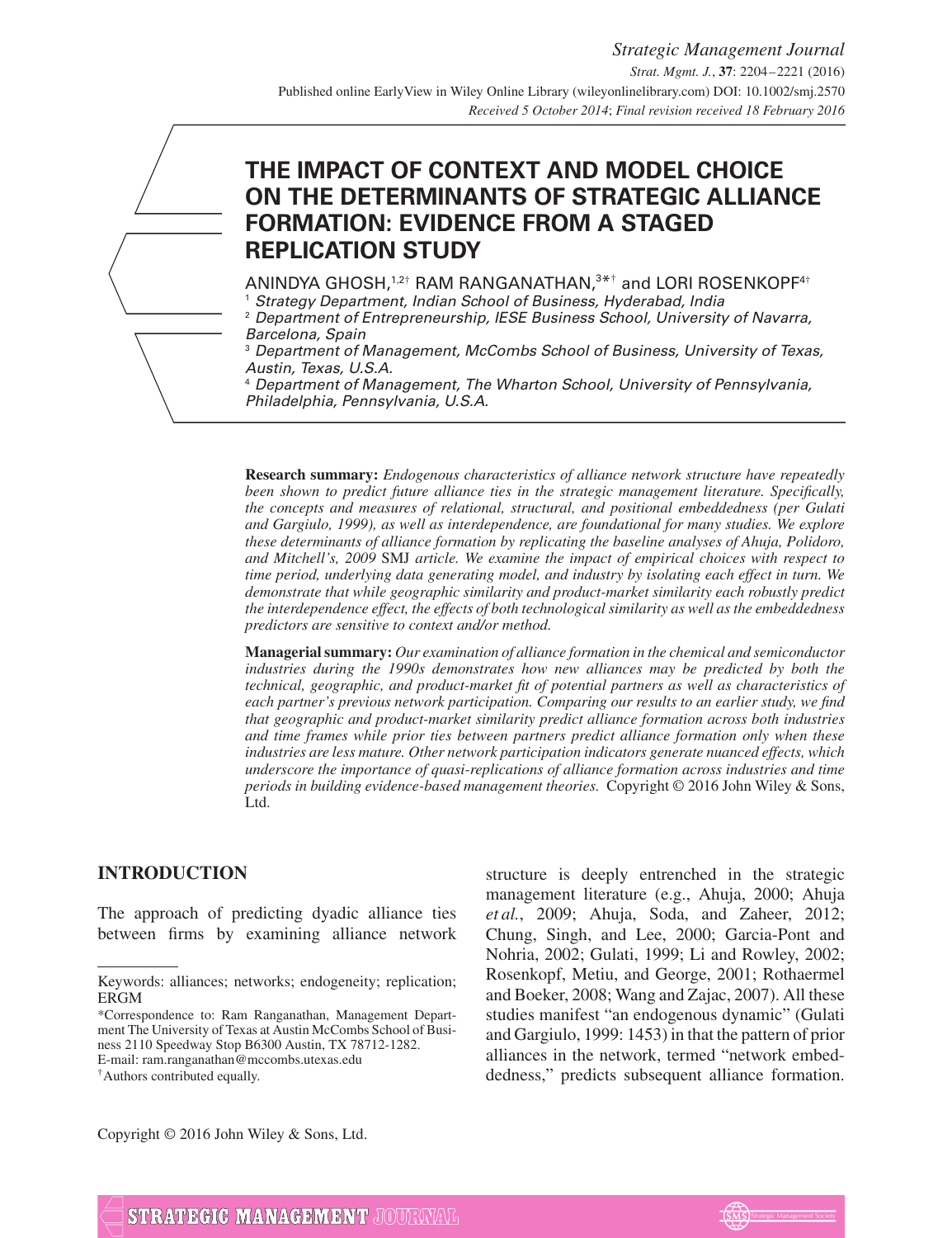According to Gulati and Gargiulo (1999), this embeddedness can be relational (a function of the prior history of ties between the firms in a dyad), structural (a function of a small subset of the network, such as transitivity), or positional (a function of the full network, such as joint centrality). Of course, in these studies, alliance formation is also predicted by characteristics that can be assessed independently from the actual presence of the alliance ties themselves (e.g., Chung *et al.*, 2000; Rothaermel and Boeker, 2008; Wang and Zajac,  $2007$ ); constructs such as interdependence<sup>1</sup> derive from the characteristics of each firm in the dyad.

Despite the widespread use of this approach, several empirical concerns exist. First, network effects may be sensitive to the industry environment firms inhabit (Rowley, Behrens, and Krackhardt, 2000) as well as the time period within an industry (Madhavan, Koka, and Prescott, 1998). Second, scholars have called attention to the issue of endogeneity in modeling network ties (e.g., Ahuja *et al.*, 2012; Stuart and Sorenson, 2007). Traditional regression approaches to predicting alliance formation treat the existing alliance network as exogenous, unrealistically assuming that firms do not act strategically to achieve their current network positions (Stuart and Sorenson, 2007). Similarly, such approaches also ignore the real interdependencies between alliance choices across firms such as Gimeno's (2004) demonstration that firms that are competitors in the product-market domain are influenced by each other's alliance choices. Finally, composite network statistics used to represent network embeddedness mechanisms, such as joint centrality, can mask multiple underlying network generating processes, as the measure is aggregated across multiple network levels.

To examine the theoretical and empirical implications of these issues, we replicated the baseline analyses from Ahuja, Polidoro, and Mitchell (APM), published in *SMJ* in 2009. APM demonstrated effects of positional embeddedness via combined centrality; strategic interdependence via technical, geographic, and product-market similarity; and relational embeddedness via previous alliance ties, using the preferred network modeling technique available to strategy scholars at that time. APM's econometric specification is largely comparable to

Copyright © 2016 John Wiley & Sons, Ltd. *Strat. Mgmt. J.*, **37**: 2204–2221 (2016)

the seminal Gulati and Gargiulo  $(GG)$  work,<sup>2</sup> but their work is more amenable to replication by its focus on a clearly bounded industry.<sup>3</sup>

Our replication proceeds in three stages. First, we reproduce the APM estimation strategy on publicly available data in their same industry (chemical), only varying the time period (our data span 1991–2000 while their proprietary data span the prior decade). Next, holding the industry and time period constant, we address model specification and estimation concerns using exponential random graph models (ERGMs), a recent methodological advance that allows the explicit modeling of underlying network formation processes and dependencies in the alliance network data. Finally, we examine the role of industry context by repeating the ERGM analysis for alliance data in the semiconductor industry over the same time period.

Our results generate two important implications for future alliance formation research. First, we demonstrate both robustness and sensitivity of results across industry and time period differences. With regard to robustness, we find that geographic and product-market similarity each consistently predicts alliance formation in both our contexts. In contrast, we find that the maturity of an industry can substantially alter the effect of both technological similarity and previous ties, suggesting the need for future research to incorporate such contingencies and boundary conditions. Second, we demonstrate that traditional measures of positional embeddedness, such as joint centrality, conflate multiple network generating processes. By using recent advances in ERGM techniques to decompose these processes empirically, we are able to suggest

<sup>&</sup>lt;sup>1</sup>Sometimes termed variously as "homophily," "heterophily," "similarity," or "complementarity" in the alliance literature (Ahuja *et al.*, 2012; Rothaermel and Boeker, 2008).

<sup>2</sup>The main difference between the specification of APM and that of GG is that APM does not include a *Structural embeddedness* measure. We examine this issue when we replicate using an alternative method.

<sup>&</sup>lt;sup>3</sup>While the GG study represents the most comprehensive articulation of endogenous determinants of alliance formations, two interrelated challenges precluded an effective replication. First, their sample was largely proprietary and used a combination of the Cooperative Agreements and Technology Indicators (CATI) database and several other hand-collected sources. Second, their data set combines data from three different industrial settings (automotive products, new materials, and industrial automation), which do not correspond to well-defined standard industry classifications for which other established and more commonly available data sets could be searched via SIC codes. In comparison, while APM's study also used proprietary data, it was set in the global chemical industry, constituting a relatively unequivocal composition of firms.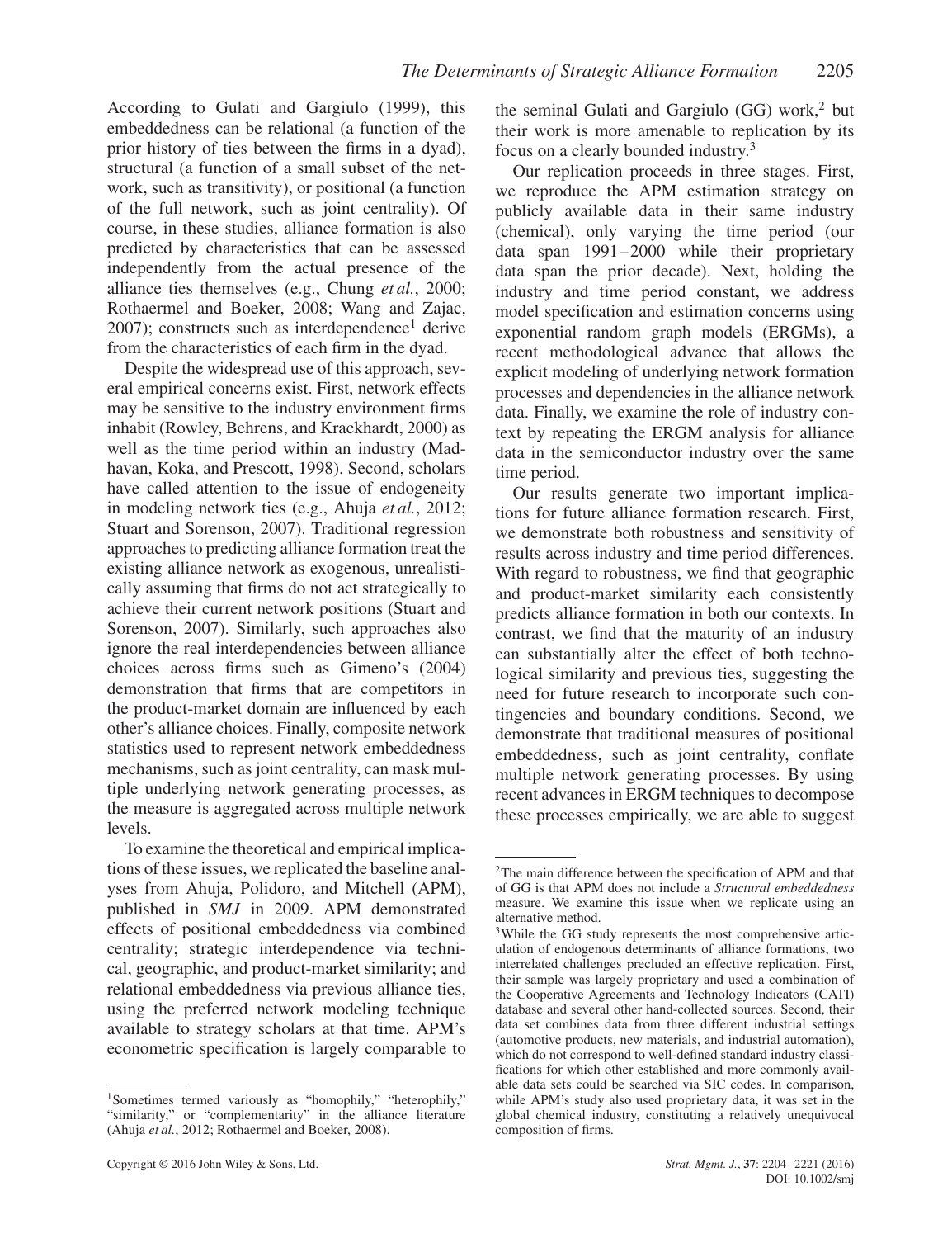more precise network predictors to refine concepts like positional embeddedness by grounding them in actual tie-forming mechanisms such as preferential attachment and transitivity.

# **REPLICATION STAGE I: ISOLATING TIME DIFFERENCES**

#### **Sample, data sources, and measures**

We collected data for all alliances between firms in the global chemical industry for the years 1991−2000 using SDC Platinum, the largest cross-industry data set of strategic alliances. As Schilling (2009) notes, the SDC Platinum data set prior to 1990 is quite sparse, so we chose 1991 as the first year of our alliance observations.<sup>4</sup> We chose a 10-year period to closely match APM's breadth (9 years, 1983–1991). To build the industry-based alliance network, we selected only those alliances that had *both* partner firms belonging to the focal industry (and at least two partners in the focal industry for multiparty alliances). We matched the firms participating in these alliances to company background and financial data available in Compustat—United States, Compustat Global Fundamentals, Bureau Van Dijk (BvD), and OSIRIS, and supplemented this with industry-specific data from Chemical and Engineering News (CEN) and DataQuest. We matched these data using Committee on Uniform Security Identification Procedures (CUSIP) identifiers, Global Company Key (gvkey), stock market tickers, and company names.<sup>5</sup> We further winnowed the set of firms to the largest 150 firms in each industry in each year by revenue.<sup>6,7</sup> We

collected patent data for these firms from the NBER patent data set using the approach specified in the Bronwyn Hall Patent Name Matching project to match company names to patent assignees (Hall, Jaffe, and Trajtenberg, 2001). Further, like APM, we include those alliances that involved at least two of the aforementioned 150 firms leading to a final replication sample of 202 strategic alliances between 139 firms. This level of alliance intensity is lower than that reported for the APM sample, which had 97 firms engaging in 338 alliances during their earlier time frame.

We replicated APM's baseline model (see their Model 2, p. 953). APM's model includes the variables *Combined centrality* and *Combined centrality squared* to measure "positional embeddedness" (calculated using the geometric mean of the eigenvector centrality scores of the two member firms in a dyad), the variables *Previous alliances* and *Previous alliances squared* to measure "relational embeddedness" (calculated using the number of alliances the two member firms in a dyad had in the past) and the variables *Technical similarity*, *Technical similarity squared* (calculated using similarity of patents), *Geographic similarity* (calculated using similarity of international country presence), and *Product market similarity* (calculated using similarity of industries firms participate in) to measure "interdependence." APM also include dyadic controls for *Size*, *Liquidity*, *Debt-equity*, *Patents* and *R&D*. Our independent variables for the network embeddedness and technical similarity measures were created in identical fashion to APM's variables. For the geographic and product market similarity, as we had less granular data than APM, we computed a direct similarity (homophily) variable based on country location and primary industry participation. Among the controls, we created identical measures to APMs the only exception was that we used a Debt-to-Asset ratio instead of a Debt-to-Equity ratio due to data limitations. Like APM, we created a binary dependent variable set to 1 if the two firms in the dyad formed an alliance in a year, and 0 otherwise. We used a five-year moving window (years " $t-5$ " through " $t-1$ " for alliance formation year "t") to construct our alliance formation network variables.

Table 1 displays the descriptive statistics and correlations for the APM chemical replication sample. Although our time period is later than APM's, our sample is comparable in terms of descriptive statistics (see APM, Table 1, p. 951). For instance, the

<sup>4</sup>Like APM, we collected additional presample data (in our case, from 1986 to 1990) to build a "Prior Ties" measure for our replication, but we did not use this period to measure the dependent variable.

 $5$ In instances in which a subsidiary firm was involved in the alliance and the subsidiary firm's financial data were not reported separately, we matched the data to the parent firm's financials using the same techniques. To account for industry mergers, we used the acquiring firm or the merged entity's financials where separate financials were not reported for the constituent firms in the year of the alliances.

<sup>6</sup>APM's sample in comparison consists of the largest 97 firms in the chemical industry.

<sup>7</sup>For firms whose financials were reported in an international currency, we converted to USD using foreign exchange rates available from the Federal Reserve Bank data set (accessed through WRDS).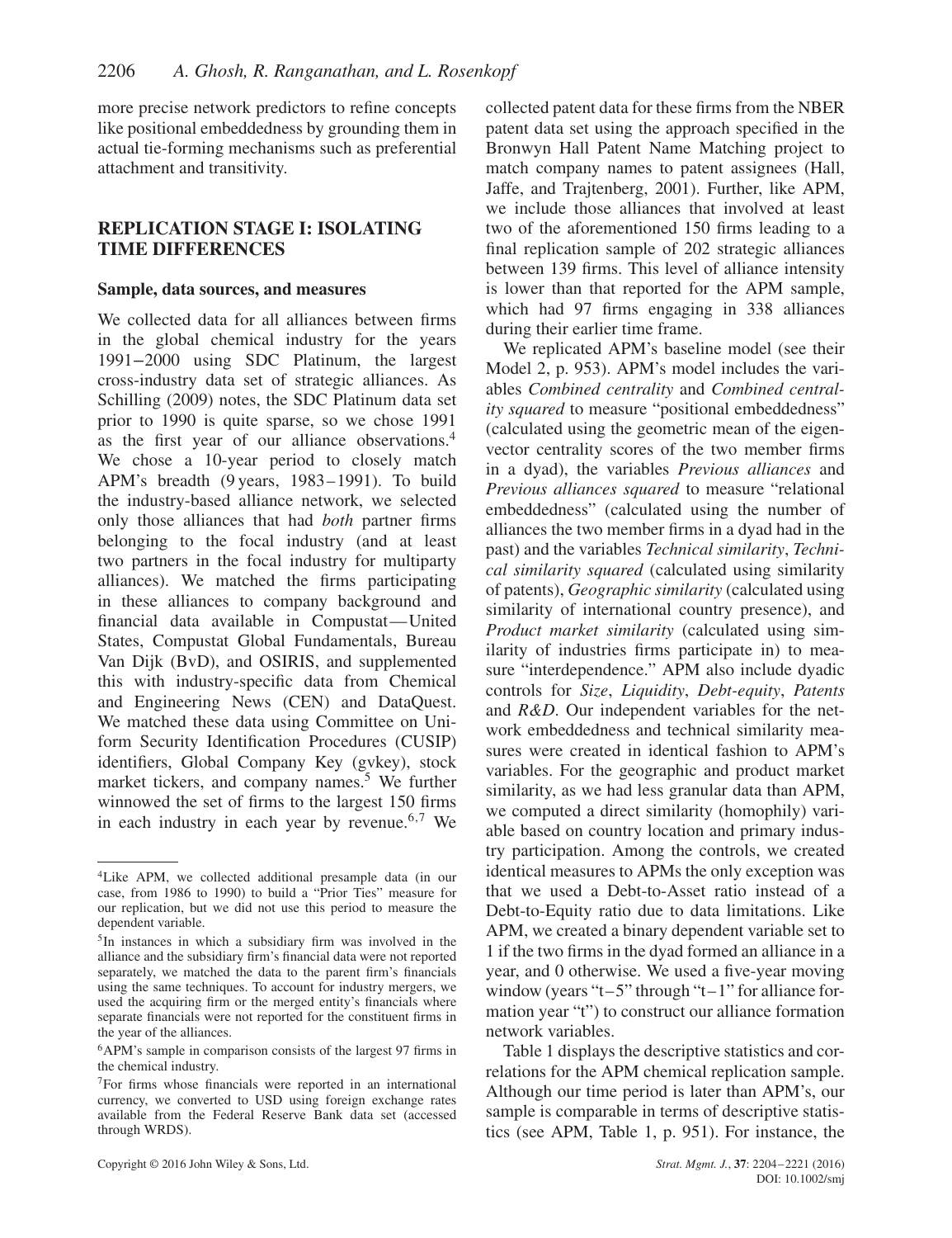|              | Table 1. Descriptive statistics (chemical)                                                                                                                                                                                                                     |                                                                                      |                                                                                                   |     |                                                          |                                             |                      |   |                                                                                                                                                                                                                                |                                                                              |         |                    |   |                                                                |             |                                       |                               |                      |                  |                  |  |
|--------------|----------------------------------------------------------------------------------------------------------------------------------------------------------------------------------------------------------------------------------------------------------------|--------------------------------------------------------------------------------------|---------------------------------------------------------------------------------------------------|-----|----------------------------------------------------------|---------------------------------------------|----------------------|---|--------------------------------------------------------------------------------------------------------------------------------------------------------------------------------------------------------------------------------|------------------------------------------------------------------------------|---------|--------------------|---|----------------------------------------------------------------|-------------|---------------------------------------|-------------------------------|----------------------|------------------|------------------|--|
|              | Variables                                                                                                                                                                                                                                                      | Mean S.D.                                                                            |                                                                                                   | Min | Max                                                      |                                             | $\sim$               | 3 | 4                                                                                                                                                                                                                              | 5                                                                            | $\circ$ | $\overline{ }$     | ∞ | Ó                                                              | $\supseteq$ | $\Box$                                | $\overline{12}$               | 13                   | $\overline{4}$   | $15 \,$          |  |
|              | lechnical similarity squared<br>Previous alliances squared<br>Common alliance partners<br>Product-market similarity<br>Joint centrality squared<br>Geographic similarity<br>Technical sismilarity<br>Previous alliances<br>Alliance formed<br>Joint centrality | 1.410<br>2.260<br>0.224<br>0.24<br>0.006<br>0.187<br>0.017<br>0.030<br>0001<br>0.100 | 0.03<br>).52<br>(42)<br>0.08<br>0.07<br>$\overline{23}$<br>0.39<br>0.62<br>17<br>$\overline{0.4}$ | .   | $-5.5$<br>$-5.5$<br>$-5.5$<br>$-5.5$<br>$-5.5$<br>$-5.5$ | za za za za za za<br>La začela za začela za | - 8853461-3888888888 |   | $-3350$ $-300$ $-300$ $-300$ $-300$ $-300$ $-300$ $-300$ $-300$ $-300$ $-300$ $-300$ $-300$ $-300$ $-300$ $-300$ $-300$ $-300$ $-300$ $-300$ $-300$ $-300$ $-300$ $-300$ $-300$ $-300$ $-300$ $-300$ $-300$ $-300$ $-300$ $-3$ | $-508$ $-500$ $-500$ $-500$ $-500$ $-500$ $-500$ $-500$ $-500$ $-500$ $-500$ |         |                    |   |                                                                |             |                                       |                               |                      |                  |                  |  |
| $\mathbf{c}$ | Performance<br>Debt-equity<br>Liquidity<br>Patents<br>R&D<br>Size                                                                                                                                                                                              | 0.710<br>0.406<br>0.297<br>0.040<br>0.197                                            | 0.29<br>0.05<br>0.19<br>0.29<br>0.29<br>0.3                                                       |     |                                                          |                                             |                      |   |                                                                                                                                                                                                                                |                                                                              |         | $-0.8886128802060$ |   | $-8.23$<br>$-0.05$<br>$-0.05$<br>$-0.05$<br>$-0.05$<br>$-0.05$ |             | $-0.08$<br>$-0.08$<br>$-0.03$<br>0.51 | $-9.05$<br>$-9.05$<br>$-0.03$ | 0.01<br>0.01<br>0.15 | $\frac{0}{0.12}$ | $\frac{1}{0.06}$ |  |
|              |                                                                                                                                                                                                                                                                |                                                                                      |                                                                                                   |     |                                                          |                                             |                      |   |                                                                                                                                                                                                                                |                                                                              |         |                    |   |                                                                |             |                                       |                               |                      |                  |                  |  |

dependent variable *Alliance formed* has a mean of 0.007 in our sample versus 0.01 in APM's sample while the standard deviation is 0.08 versus 0.10.

#### **Results using identical model**

Following APM, we model the data as longitudinal panels, creating a record of the dependent and independent variables for each unique dyad in the sample for each year of the replication period. We pool the observations and use probit regression (probit in Stata) with year dummies and robust standard errors clustered on the dyad to estimate the coefficients.<sup>8</sup> To facilitate comparison, we include APM's baseline results in the first column of Table 2.

Model 1 displays our replication results for APM's pooled probit method. Model 2 adds the structural embeddedness measure (*Common alliance partners*) set forth in the seminal GG model but not included in APM.<sup>9</sup> The last column of Table 2 compares APM's baseline model to our replication results from Model 1. We found an identical positive (marginal effect<sup>10</sup> =  $0.004$ ) in both APM and our replication) and significant (*p*-value*<*0.001) effect for *Geographic similarity* and a comparable positive (marginal effect  $=0.005$ ) in our replication versus 0.010 in APM) and significant (*p*-value*<*0.001) effect for *Product-market similarity*. We also obtained a comparable positive (marginal effect  $= 0.036$  in our replication versus 0.029 in APM) and significant  $(p$ -value = 0.004) base effect of positional embeddedness (*Combined centrality*). Although we obtained a comparable coefficient for the second-order term *Combined centrality squared* (marginal effect = -0.04 in our replication versus -0.03 in APM), it was not statistically significant ( $p$ -value = 0.165 in our replication versus *p*-value*<*0.01 in APM). For *Technical similarity*, we obtained a weaker effect size (marginal  $effect = -0.003$ ) relative to APM (marginal  $effect = -0.043$  in APM) and the coefficient was not statistically significant ( $p$ -value = 0.545). For

<sup>8</sup>Following APM, we also confirmed that our results were consistent with random-effects models.

 $9^9$ Note that the inclusion of structural embeddedness (which is not significant) fully preserves our Model 1 results, and is included to allows us to directly compare the probit models with subsequent ERGMs, which include better specified measures for all the three embeddedness mechanisms.

<sup>&</sup>lt;sup>10</sup>Calculated as change in the probability of observing an alliance if the variable is increased by one unit, holding all other variables at their respective sample means.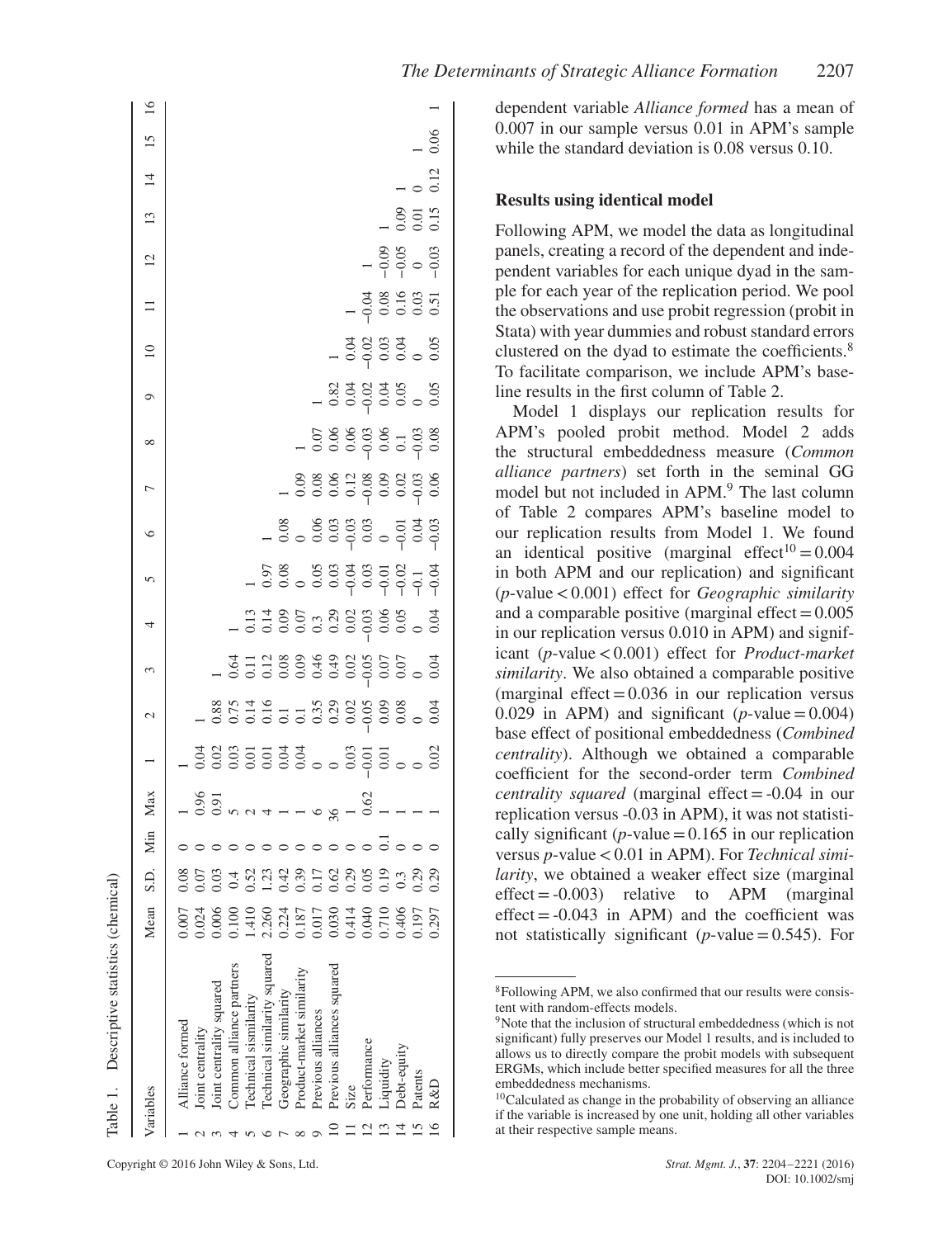# 2208 *A. Ghosh, R. Ranganathan, and L. Rosenkopf*

|                                |                              | APM replication (pooled probit) |                |
|--------------------------------|------------------------------|---------------------------------|----------------|
| Models variables               | APM original (pooled probit) | $\mathbf{1}$                    | $\mathfrak{2}$ |
| Alliance formation mechanisms  |                              |                                 |                |
| <b>Positional embeddedness</b> |                              |                                 |                |
| Combined centrality            | 1.60                         | 2.49                            | 2.04           |
|                                | (0.32)                       | (0.87)                          | (1.07)         |
| Combined centrality squared    | $-1.45$                      | $-2.83$                         | $-2.74$        |
|                                | (0.51)                       | (2.04)                          | (2.09)         |
| <b>Structural embeddedness</b> |                              |                                 |                |
| Common alliance partners       |                              |                                 | 0.10           |
|                                |                              |                                 | (0.10)         |
| Strategic interdependence      |                              |                                 |                |
| Technical similarity           | $-2.40$                      | $-0.21$                         | $-0.21$        |
|                                | (1.13)                       | (0.35)                          | (0.35)         |
| Technical similarity squared   | 1.04                         | 0.11                            | 0.10           |
|                                | (0.39)                       | (0.15)                          | (0.15)         |
| Geographic similarity          | 0.25                         | 0.28                            | 0.28           |
|                                | (0.07)                       | (0.08)                          | (0.08)         |
| Product-market similarity      | 0.58                         | 0.33                            | 0.33           |
|                                | (0.13)                       | (0.08)                          | (0.08)         |
| <b>Relational embeddedness</b> |                              |                                 |                |
| Previous alliances             | 0.44                         | 0.74                            | 0.70           |
|                                | (0.06)                       | (0.77)                          | (0.78)         |
| Previous alliances squared     | $-0.03$                      | $-1.23$                         | $-1.20$        |
|                                | (0.02)                       | (0.39)                          | (0.39)         |
| Dyad level controls            |                              |                                 |                |
| Size                           | $-0.01$                      | 0.37                            | 0.36           |
|                                | (0.09)                       | (0.14)                          | (0.14)         |
| Performance                    | $-2.92$                      | 0.40                            | 0.43           |
|                                | (1.02)                       | (0.63)                          | (0.63)         |
| Liquidity                      | 0.21                         | $-0.12$                         | $-0.12$        |
|                                | (0.12)                       | (0.19)                          | (0.19)         |
| Debt-equity                    | 0.00                         | $-0.26$                         | $-0.26$        |
|                                | (0.09)                       | (0.14)                          | (0.14)         |
| R&D                            | 0.04                         | 0.10                            | 0.10           |
|                                | (0.09)                       | (0.13)                          | (0.13)         |
| Patents                        | 0.17                         | $-0.04$                         | $-0.03$        |
|                                | (0.07)                       | (0.16)                          | (0.16)         |
| Constant                       | $-2.71$                      | $-2.67$                         | $-2.66$        |
|                                | (0.88)                       | (0.30)                          | (0.30)         |
| Year dummies                   | Included                     | Included                        | Included       |
| Log likelihood                 | $-1810.68$                   | $-650.16$                       | $-649.89$      |
|                                |                              |                                 |                |

Table 2. Replication of APM: chemical industry, probit regressions, 1991−2000<sup>a</sup>

<sup>a</sup> Robust standard errors in parentheses.

relational embeddedness (*Previous alliances* and *Previous alliances squared*), while the coefficients we obtained are in the same direction as those of APM's, we did not obtain significance for the main effect ( $p$ -value = 0.336) and the coefficient for the second-order effect (*Previous alliances squared*) is negative and significant (marginal effect  $= -0.018$ ) in our replication versus -0.001 in APM). Figure 1 compares the overall effect from the first and second-order terms for relational embeddedness between our replication and APM's original results.

Since the variable *Previous alliances* can take on only positive integer values, we can conclude from the graph that the net effect of *Previous alliances* on alliance formation likelihood is positive for APM, but negative for our replication. This is driven by the magnitude of the negative coefficient for *Previous alliances squared* (-1.23) in our replication relative to the positive coefficient for *Previous alliances* (0.74). In contrast, APM's coefficients for *Previous alliances* and *Previous alliances squared* were 0.44 and -0.03, respectively.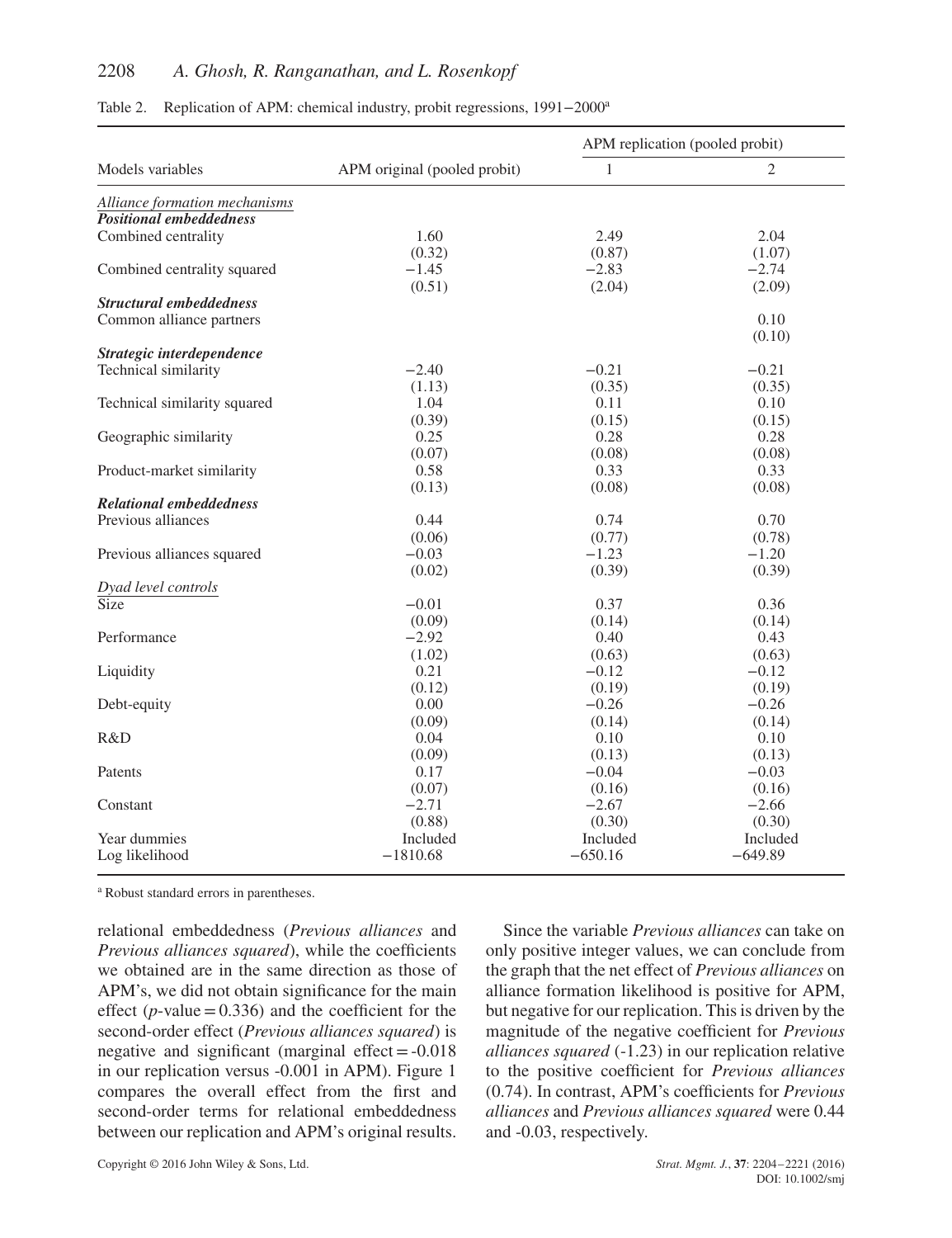

Figure 1. Effect of previous alliances (relational embeddedness) on alliance formation. (*Note*: In the above graph X-axis measures *Previous alliances*, Y-axis (left) measures *Likelihood of alliance formation* for APM's study, Y-axis (right) measures *Likelihood of alliance formation* for our probit replication. All other variables are held at their mean values for the respective samples)

In sum, while our probit replication results in the chemical industry in a later time period are broadly consistent with those of APM, providing confirmatory replications for many of their findings, we are unable to reproduce the effects for interdependence in the technological domain, and we obtain a different effect for relational embeddedness in the alliance network. We will examine how the evolution of the chemical industry may have driven some of the differences we observe in our Discussion section.

#### **Another explanation for replication differences: model choice**

While the stage of the industry may account for some differences, we also know that the application of traditional dyadic regression methods such as probit to network data suffers from several shortcomings (Stuart and Sorenson, 2007). First and most well known, these methods assume independence across alliance ties, which many studies, including GG (see p. 1482), acknowledge as an issue (Robins *et al.*, 2007; Stuart, 1998).<sup>11</sup>

Second, predictors derived from one observed network inherently lack an adequate stochastic component because they do not have a corresponding probability distribution function defined at the network level. For example, on observing one distribution of centrality measures across firms from an *actual* alliance network composed of 150 chemical firms, we are unable to assess whether such a distribution is typical across *all possible* structures of 150-firm networks that can emerge, given what we know about the underlying firm, dyadic and network level mechanisms of alliance formation, and after accounting for the possibility of random variation in the network generating process (Holland and Leinhardt, 1970, 1981; Pattison *et al.*, 2000).

Third, the use of endogenous network variables to predict alliance formation further introduces dependencies over time among the observed network variables. The models in Table 2 predict alliance formation using measures that are derived from snapshots of the *same* network—in other words, independent variable measures such as centrality, are derived from a cumulative set of past alliance choices. Despite the theoretical rationale that the current structure of a network shapes its future evolution, the use of such measures in traditional regression models assumes that this structure is independent of the prior network structure.

Finally, it is difficult to isolate different theoretical mechanisms from composite network measures like *Combined centrality*. Centrality is first calculated as a function of the full network for each individual firm, and when the eigenvector centrality score is utilized by researchers, its intent is to proxy for theoretical mechanisms such as power, visibility, or information control (Ahuja *et al.*, 2009; Gulati and Gargiulo, 1999). Yet, at best, this approach conflates multiple underlying mechanisms. For example, are higher centrality scores driven by preferential attachment, where firms with existing alliance ties will attract even more ties (e.g., Powell *et al.*, 2005)? Or by transitivity (Gulati, 1995)? Likely both, and the practice of combining the centrality scores of each firm in the dyad further obscures these underlying mechanisms.<sup>12</sup>

<sup>11</sup>For instance, an alliance between one firm in a focal dyad and a competitor of the other firm in the focal dyad may create competitive pressures that result in a tie forming in the dyad. Dependencies may arise at distant points in the network as well—an alliance between competitors of the two focal firms in a dyad may precipitate an alliance forming between them. In the presence of such interdependencies, traditional methods

of predicting alliance formation can lead to incorrect inferences. While various methodologies such as clustering of standard errors or correcting for autocorrelation have been used in prior literature, such statistical methodologies are limited to the firm or to the dyad level and cannot handle complex multilevel tie dependencies that influence alliance formation.

<sup>12</sup>Note that APM (in Model 3) also include dummies distinguishing low-centrality and socially-asymmetric dyads (where one firm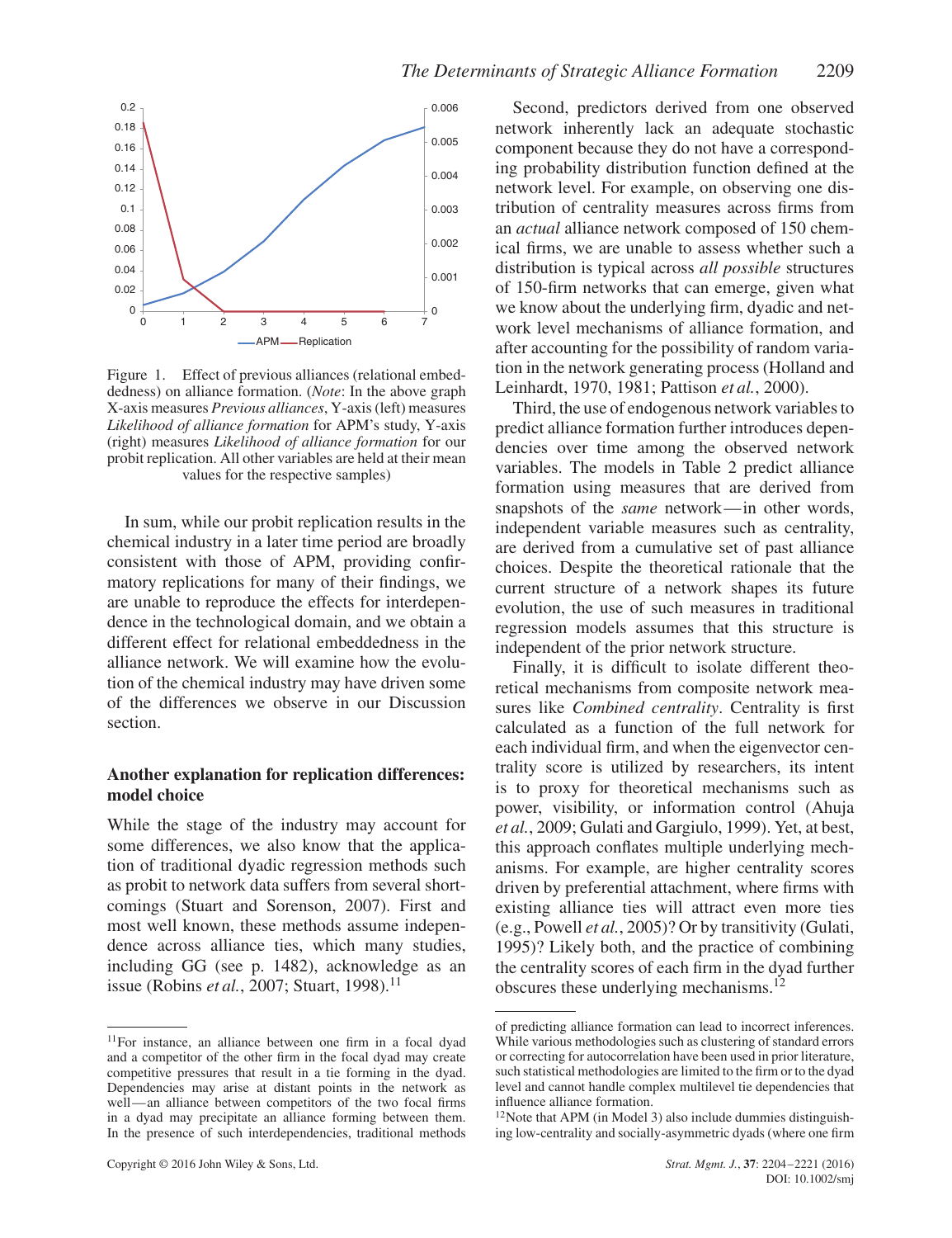

**Regression Model Specification**

Figure 2. Comparing traditional regression and ERGMs in modeling alliance formation

# **REPLICATION STAGE II: ISOLATING MODEL DIFFERENCES**

To isolate how modeling issues may affect results, we tested a theoretically comparable alliance formation specification using exponential random graph models (ERGMs), a recent advance in social network methodology that overcomes several of these limitations (see Cranmer and Desmarais, 2011; Holland and Leinhardt, 1981; Lusher, Koskinen, and Robins, 2012; Robins *et al.*, 2007; Snijders *et al.*, 2006). Figure 2 illustrates the differences between ERGMs and traditional regression methods. ERGMs<sup>13</sup> are parametric models of networks (c.f. Lusher *et al.*, 2012) defined by identifying relevant local network structural elements that reflect underlying tie formation mechanisms. While traditional regression methods impute endogenous network mechanisms by observing summary network measures over time, ERGMs clearly specify these endogenous processes that generate the observed network structures. ERGMs also shift the level of analysis from the dyad to the network by predicting the entire adjacency matrix of alliances as the dependent variable.<sup>14</sup> This allows the modeling of dependencies between pair-wise combinations in the adjacency matrix as well as dependencies beyond dyads, while also relaxing the stringent assumption of cross-dyadic independence in traditional regression models. Finally, ERGMs are stochastic in nature, treating the observed network as one instantiation within a distribution of possible networks generated by the proposed mechanisms, thus accounting for the possibility of random variation at the network level that traditional methods cannot.

## **Measuring alliance formation mechanisms in ERGMs**

ERGMs allow us to separate the conflated measures used in traditional regression models through precise local network structural specifications that each capture mutually exclusive and collectively exhaustive tie formation mechanisms. Our first task was therefore to select the specific local network structural elements that best correspond to the traditional hypothesized alliance formation mechanisms, summarized in Figure 3. We discuss each of

had high centrality while the other had low). These results, while significant when utilized in place of combined centrality, did not achieve significance when combined centrality was simultaneously included in the model. Similarly, GG also utilized centrality ratio as an explanatory variables, but it was not significant.

<sup>&</sup>lt;sup>13</sup>Also known as  $p^*$  models.

<sup>&</sup>lt;sup>14</sup>ERGMs generate a joint prediction for all the  $n*(n-1)/2$  dyads for an n-node network.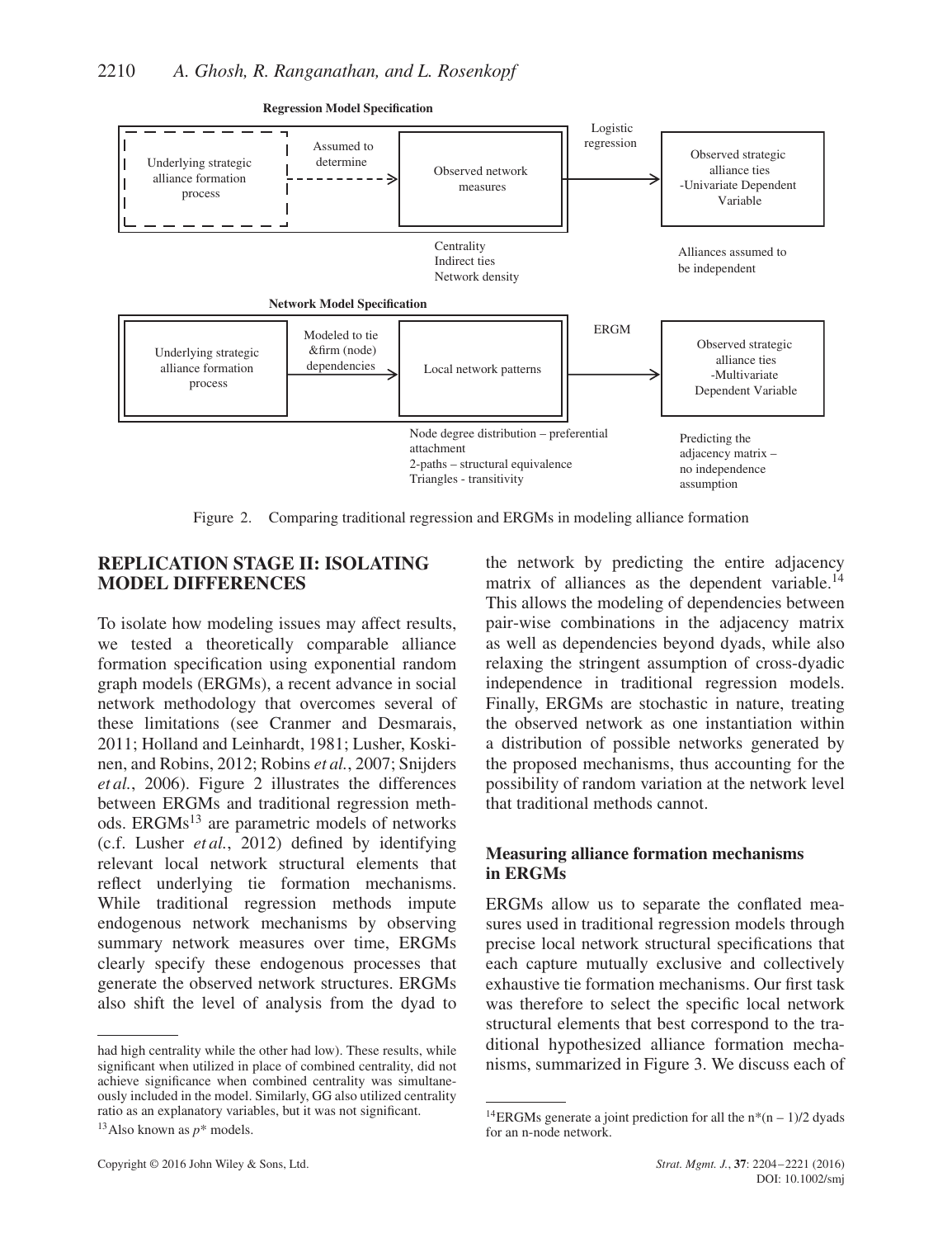|                                         | <b>Structural Elements - Tie Dependence</b>             |                                                                                            |
|-----------------------------------------|---------------------------------------------------------|--------------------------------------------------------------------------------------------|
| <b>Local Alliance network structure</b> | <b>Endogenous Social Process</b>                        | <b>Regression model term name</b>                                                          |
|                                         | Network density                                         | $edges$ – the edges in the<br>observed network                                             |
|                                         | Positional embeddedness,<br>Preferential attachment     | <i>gwdegree</i> – geometrically<br>weighted degree distribution in<br>the observed network |
|                                         | Structural embeddedness<br>(Transitivity/triad closure) | <i>qwesp</i> – geometrically weighted<br>edge-wise shared partners                         |
|                                         | Structural embeddedness<br>(Structural Equivalence)     | <i>qwdsp</i> - geometrically weighted<br>dyad-wise shared partners                         |

Figure 3. Local alliance network structural elements in ERGMs

these elements conceptually here and provide additional mathematical details corresponding to their estimation in the Appendix S1.

The most basic network component, *edges*, is analogous to an intercept term in a traditional regression, and captures the base propensity of any alliance tie to form as a function of the count of the alliance ties in the network. The remaining components unpack positional and structural embeddedness mechanisms and are nested hierarchically.

For positional embeddedness, APM as well as GG suggest that a firm's network position allows it to benefit from information about alliance opportunities in the network beyond its immediate partners and also provides a signal of ability and prestige in the collaboration context. APM expected this effect to yield a diminishing advantage with increasing embeddedness; hypothesizing an inverted U-shaped effect and measuring it using *Combined Centrality*, the geometric mean of the eigenvector centralities of the two firms in the dyad. Since this approach overlooks dependencies at different levels and conflates multiple mechanisms, we instead model this mechanism in ERGMs by fitting the degree distribution local network structure which solely models a degree-based preferential attachment mechanism.<sup>15</sup> The network statistic for this structure, called *gwdegree* (geometrically weighted degree distribution), is modeled using a probability distribution function derived from the curved exponential family.<sup>16</sup>

Put simply, as a firm's degree (number of alliance ties) increases, this statistic decreases exponentially (Hunter, 2007; Hunter and Handcock, 2006). Thus, with a positive and significant coefficient, the log-odds of an alliance tie increases for all dyadic combinations*,* but the increase is of smaller magnitude for dyads whose constituent firms already have higher degrees. By its exclusive focus on the degree of each firm<sup>17</sup> and the specification of a probability distribution function that permits inference of the degree based attachment mechanism (Handcock, 2003), this approach removes the conflation of mechanisms inherent in the composite joint centrality measure.

For structural embeddedness, GG hypothesize a transitivity mechanism where firms are more likely to enter into an alliance when they share common partners. Note that the measure for this transitivity mechanism in our probit replication (Table 2, Model 2)—a simple count *of Common alliance partners* between two firms—is highly correlated with the *Combined centrality* measure for positional embeddedness  $(r=0.75)$ . We overcome this conflation with ERGMs by using triangle  $configurations<sup>18</sup>$  corresponding to the theoretical mechanism of transitivity, estimated using *gwesp*

<sup>&</sup>lt;sup>15</sup>This is measured by the presence of k-stars, that is a central node connected to k others, in the network—for detailed treatment see Hunter (2007) and Hunter and Handcock (2006).

 $16$ Equation (A1) in the Appendix provides the mathematical basis of the *gwdegree* statistic.

<sup>&</sup>lt;sup>17</sup>A firm's degree is a network statistic that is likely to be a more relevant local measure that affects alliance formation, than a global network level centrality measure. For instance, it is easily conceivable that firms select other firms as partners if they have many existing alliances (high degree) or vice versa. It is less obvious that they carry out eigenvector centrality calculations while exercising such choices.

<sup>18</sup>Also referred to as triad closure or triangles.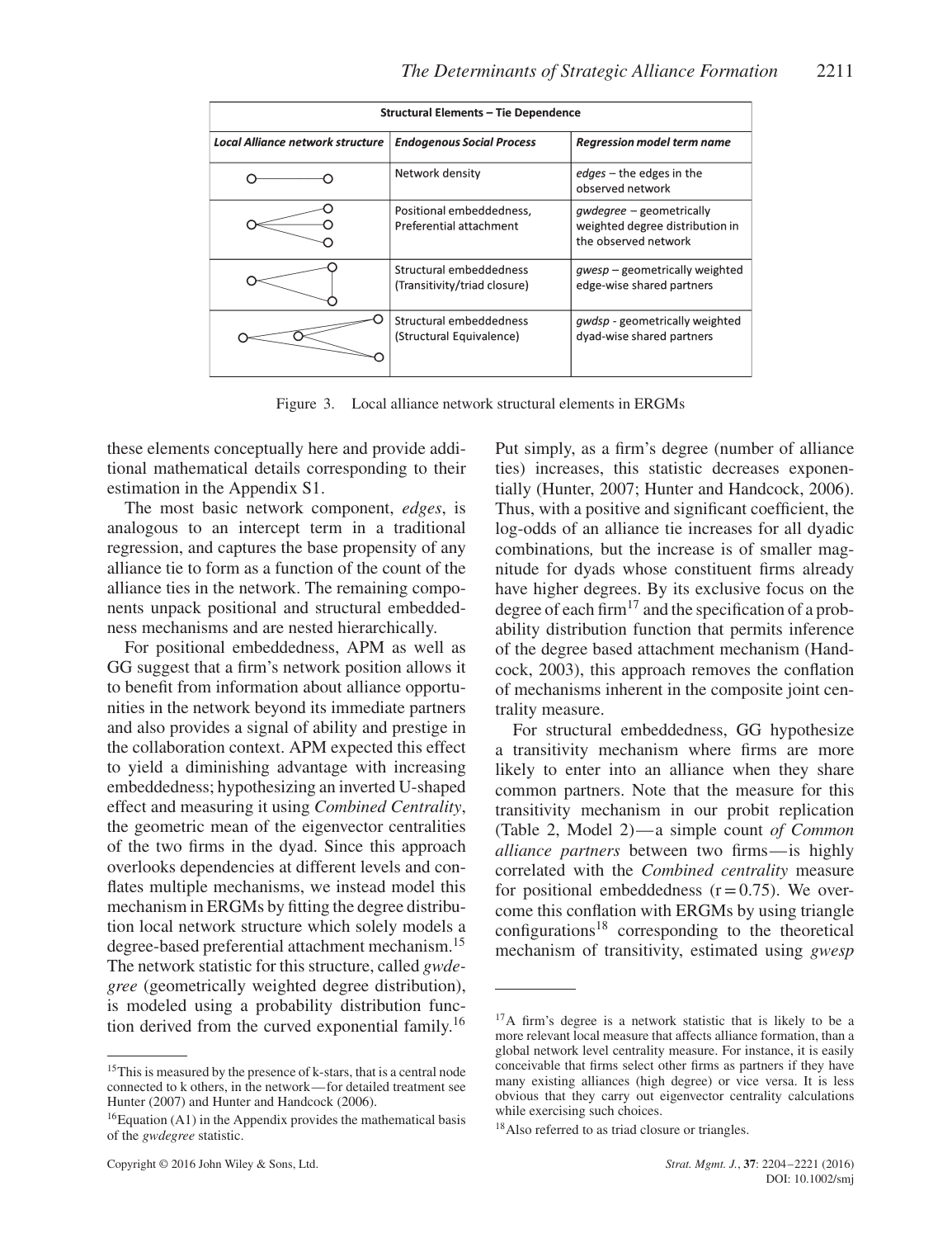(geometrically weighted edge shared partners), which fits the distribution of the number of triangles also using a curved exponential distribution.

Another limitation of using the traditional count measure is that we are unable to capture the influence of nested substructures (e.g., equivalence considerations within substructures consisting of two, four, or more firms as depicted in Figure 3). ERGMs allow us to model these nested elements using shared partner distribution structures<sup>19</sup> that are estimated using a measure called *gwdsp* (geometrically weighted dyad shared partners)—a statistic of the distribution of shared partner firms by unconnected firms. Thus, the simultaneous use of *gwesp* and *gwdsp* allows us to make stronger inferences of transitivity (Robins, Pattison, and Wang,  $2009$ ).<sup>20</sup>

Finally, ERGMs also enable the modeling of node-level and tie-level attributes that additionally motivate alliance formation. We modeled relational embeddedness as a tie attribute by a count of prior alliances for each dyad. We also modeled the interdependence mechanisms by creating tie characteristics that captured similarity on the firms' geography, product-market, and technology vector (based on patent classes) attributes. In contrast, we included all the control measures (*Size, Performance, Debt Ratio, Liquidity*, and *Solvency*) from the APM baseline model as nodal attributes. Here, ERGMs differ slightly from our probit models as they internally calculate the effect for these nodal attributes based on the dyadic sum rather than ratios.

#### **ERGM results**

Estimation using ERGMs involves the use of a software module that supports a corresponding implementation of the network structures. The measures corresponding to the ERGM local network structural elements as well other firm and dyad level covariates are specified using a probability function and estimated through maximum likelihood estimation in R (Handcock  $et al., 2008$ ).<sup>21</sup> We assessed model fits using the Akaike's Information Criterion (AIC) (Akaike, 1998) and log-likelihood statistics, and we employed graphical tests of goodness of fit (Goodreau, Kitts, and Morris, 2009) to visualize the match between the predicted and observed networks.<sup>22</sup>

Table 3 reports our ERGM results and compares them to our probit replication results from Model 2 in Table  $2.\overline{23}$  With ERGMs, a positive coefficient indicates the higher likelihood of presence of a local network element than one would expect by chance, conditional on the rest of the network, whereas a negative coefficient indicates a lower probability of the presence of the structure than expected (Lusher *et al.*, 2012).

A comparison of our ERGM to the probit replication results demonstrates the robustness of the geographic (marginal effect of 0.0006 versus 0.004 in probit) and product market similarity (marginal effect of 0.001 versus 0.004 in probit) predictors, and reveals three major differences. First, whereas *Technical similarity* was insignificant in the prior case, it is positive and significant in the ERGM (*p*-value 0.023, and marginal effect of 0.0007 versus -0.008). Thus, after modeling the structure of the

<sup>19</sup>While triangle configurations are structural mechanisms that correspond to indirect ties, shared partner distributions model the idea that structural equivalence and multiple connectivity lead to clustered regions in the network.

<sup>20</sup>The benefit of using these geometrically weighted statistics is that they allow us to parsimoniously describe the network data by reducing the number of parameters. For example, the degree fitting term only uses two parameters instead of using  $(n - 1)$  parameters where "n" is the highest degree observed in the network. Similarly instead of fitting multiple triangles the *gwesp* statistic uses only two parameters.

<sup>21</sup>The estimation uses the MCMC-MLE procedure in the "ERGM" package, a part of the statnet suite of package for R. Substantively, this approach first involves generating a large number of possible networks that might be observed based on these local network conditions, and then asking whether the network of ties in the focal sample is a likely member of the this family. It is important to reiterate that the generated comparison group of networks is not deterministic but stochastic. Expressed probabilistically, we are ultimately able to determine the probability of observing the sampled network, given the input specifications of different local network elements.

<sup>&</sup>lt;sup>22</sup>Each plot compares the observed data to one hundred randomly generated simulated networks obtained from the fitted models. This provides a visual sense of the model fit in terms of some key properties of the network such as the degree distribution. All three structural network statistics fit a curved exponential family model that requires the estimation of the decay parameter " $\alpha$ ". This is achieved through an iterative process of fitting models for different values and choosing the one that provides the lowest AIC value. Our models report the decay parameter for the best fit model. Additional models and plots are available on request from the authors.

 $23$ The models shown here are those that provide the best fit (both in terms of the AIC and log-likelihood and visual goodness of fit), therefore we report our results based on it below. We do not report a model with the *gwdsp* term because the ERGM with this term would not converge which is an indication that such structures are not prevalent in the network. This finding also supports our assertion that less localized positional measures obscure rather than clarify mechanisms.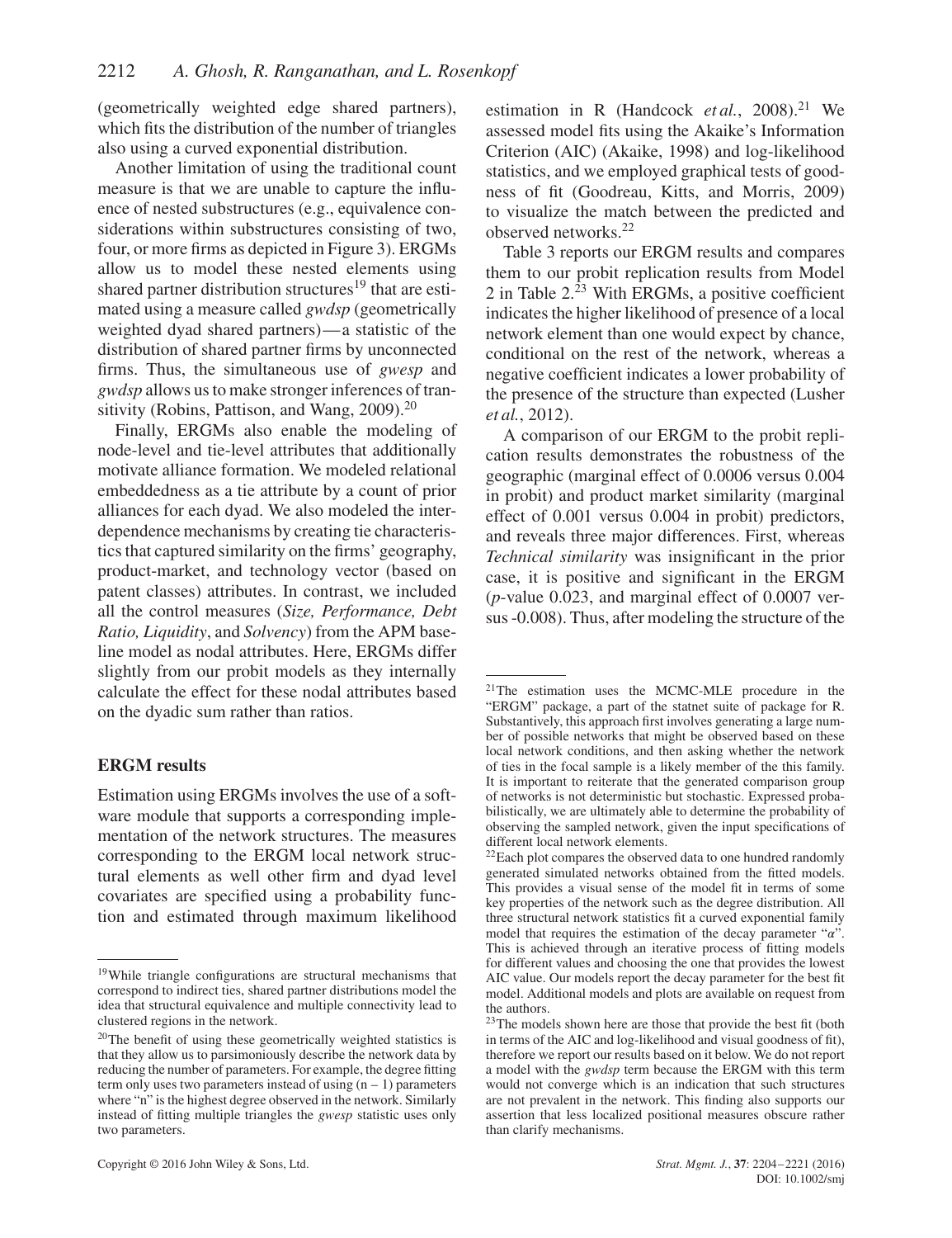|                                                                   |                                       |              | <b>ERGMs</b>   |
|-------------------------------------------------------------------|---------------------------------------|--------------|----------------|
| Models variables                                                  | Probit replication (Table 2, Model 2) | $\mathbf{1}$ | $\overline{2}$ |
| Alliance formation mechanisms                                     |                                       |              |                |
| <b>Positional embeddedness</b>                                    |                                       |              |                |
| Preferential attachment (combined centrality or <i>gwdegree</i> ) | 2.04                                  | $-1.33$      | $-0.83$        |
|                                                                   | (1.07)                                | (0.21)       | (0.25)         |
| <b>Structural embeddedness</b>                                    |                                       |              |                |
| Transitivity (common alliance partners or <i>gwesp</i> )          | 0.10                                  |              | 0.37           |
|                                                                   | (0.10)                                |              | (0.07)         |
| Strategic interdependence                                         |                                       |              |                |
| Technical similarity                                              | $-0.21$                               | 0.55         | 0.50           |
|                                                                   | (0.35)                                | (0.23)       | (0.23)         |
| Geographic similarity                                             | 0.28                                  | 0.50         | 0.46           |
|                                                                   | (0.08)                                | (0.15)       | (0.15)         |
| Product-market similarity                                         | 0.33                                  | 0.95         | 0.90           |
|                                                                   | (0.08)                                | (0.14)       | (0.14)         |
| <b>Relational embeddedness</b>                                    |                                       |              |                |
| Previous alliances                                                | 0.70                                  | 0.62         | 0.47           |
|                                                                   | (0.78)                                | (0.38)       | (0.35)         |
| Dyad level controls<br>Size                                       |                                       |              |                |
|                                                                   | 0.36                                  | $-0.02$      | $-0.02$        |
|                                                                   | (0.14)                                | (0.03)       | (0.03)         |
| Performance                                                       | 0.43                                  | $-0.81$      | $-0.67$        |
|                                                                   | (0.63)                                | (1.83)       | (1.89)         |
| Liquidity                                                         | $-0.12$                               | $-0.09$      | $-0.06$        |
|                                                                   | (0.19)                                | (0.24)       | (0.24)         |
| Debt-equity                                                       | $-0.26$                               | 0.33         | 0.22           |
|                                                                   | (0.14)                                | (0.59)       | (0.57)         |
| R&D                                                               | 0.10                                  | 0.53         | 0.52           |
|                                                                   | (0.13)                                | (0.24)       | (0.22)         |
| Patents                                                           | $-0.03$                               | $-0.03$      | $-0.02$        |
|                                                                   | (0.16)                                | (0.02)       | (0.02)         |
| Edges                                                             | <b>NA</b>                             | 293.50       | 287.41         |
|                                                                   |                                       | (70.13)      | (68.38)        |
| Year                                                              | Yes                                   | Yes          | Yes            |
| Log-likelihood                                                    | $-649.89$                             | $-937.02$    | $-928.81$      |
| <b>AIC</b>                                                        | NA                                    | 1900.04      | 1885.62        |
| <b>BIC</b>                                                        | <b>NA</b>                             | 1998.63      | 1991.8         |

Table 3. Comparison of probit and ERGM results for chemical industry, 1991−2000<sup>a</sup>

<sup>a</sup> Robust standard errors in parentheses.

network more accurately and accounting for interdependencies in our ERGM, we see that similarity between two firms in the technology domain increases their alliance propensity. Second, while the *Common alliance partners* measure for structural embeddedness in our probit replication was not significant, the *gwesp* measure in our ERGM is positive and significant (*p*-value*<*0.00001). It is important to note that while the other variables of interest did not substantively change with the inclusion of *Common alliance partners*in the probit replication, we did observe a drop in significance for *Combined centrality* (Table 2—compare Models 1 and 2), as these two measures are correlated. Thus,

by using a better specified measure in our ERGM, we find support for GG's original hypothesis that structural embeddedness has a positive effect on alliance formation<sup>24</sup>

<sup>&</sup>lt;sup>24</sup> This transitivity effect can be interpreted by considering how the probability of the alliance changes when a pair of connected firms increases its number of shared partners by one, *ceteris paribus*.

 $log(p_{after}/p_{before}) = 0.376 \times (1 - e^{\wedge}(-1.3))k = 0.37 \times 0.72 k$ In other words, it is easiest to complete a triangle when none exists  $(k=0)$ ; such a change leads to an increase of 0.37 on the log-probability scale beyond the effects predicted by other model terms. However, this increase diminishes for each unit increase in k. Thus, completing a two-triangle when a triangle already exists only results in an additional increase of  $0.37 \times 0.72$ ; completing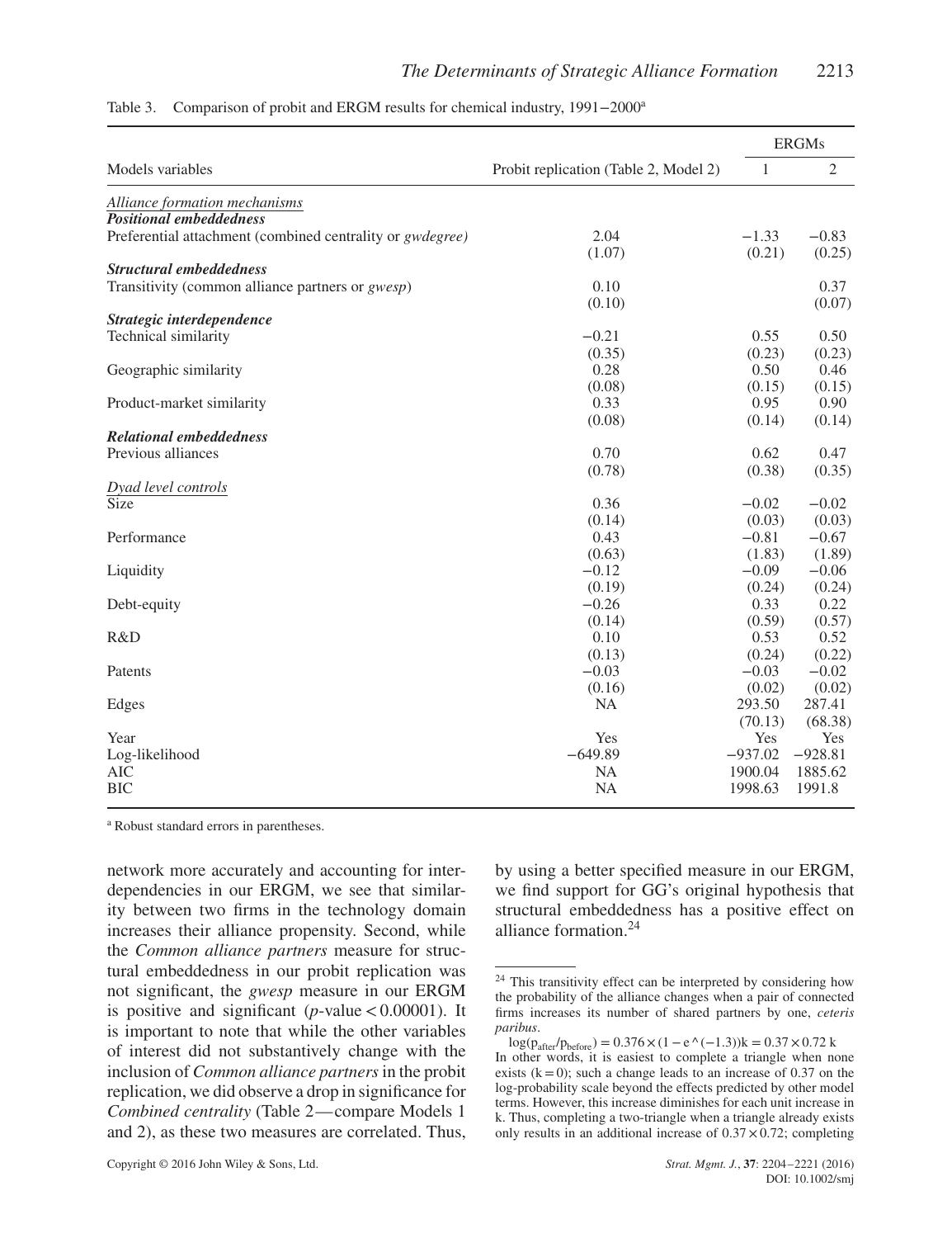

Figure 4. (A) Plot of *gwdegree* in chemical and (B) plot of *gwdegree* in semiconductor. (In the above graphs, the vertical axis measures the change in the log-odds of an alliance forming between two firms and the two axes on the horizontal plane measure the degrees [number of ties] of those two firms.)

Third, the coefficient for the positional embeddedness term *gwdegree* (preferential attachment) is negative and significant (*p*-value*<*0.00001). Recall that in ERGM, a negative coefficient for this term means that firms with higher degrees (high number of alliance partners) have a higher likelihood of entering into further collaborative ties compared to firms with lower degrees, but the increase in this likelihood diminishes as degree increases, as displayed in Figure  $4(A).^{25}$  In the graph, the vertical axis is a measure of the change in the log-odds of a tie forming between two firms "i" and "j" if their respective degrees increased from  $[D_i, D_j]$  to  $[D_{i+1},$  $D_{i+1}$ ]. The axes on the horizontal planes are the degrees of each of the two firms in the dyad. While our probit replication did not obtain an effect for the squared term of *Combined centrality*, the concave curvilinear effect depicted in the graph does suggests evidence for the positional embeddedness

Copyright © 2016 John Wiley & Sons, Ltd. *Strat. Mgmt. J.*, **37**: 2204–2221 (2016)

mechanism originally posited by APM. As the figure illustrates, the slope is positive, indicating higher odds of alliance formation between the two firms as their combined degree score increases.

All the other alliance formation mechanisms estimated in our ERGM are comparable to our probit replication. We continue to find positive and significant effects for *Geographic Similarity* (*p*-value*<*0.0001) and *Product-market similarity* (*p*-value 0.000078), and are unable to find significance for the relational embeddedness (*Previous alliances*) measure (*p*-value 0.13373, marginal  $effect=0.23$ ).

## **REPLICATION STAGE III: ISOLATING INDUSTRY DIFFERENCES**

#### **The semiconductor industry as a contrasting context**

To isolate and analyze the potential effect of industry context on our results, we replicated our ERGM analyses using semiconductor industry data from the same time frame. The semiconductor industry, with a distributed locus of technological development across firms, a modular set of products, and continuous innovation pressures, offers a rich contrast to the more mature, process-based chemical industry that is less susceptible to

a three-triangle when a two triangle already exists only gives  $0.37 \times 0.53$  and so on. Thus, as two firms that are already in an alliance, share more and more partners, the propensity to find additional shared alliance partners decreases.

<sup>&</sup>lt;sup>25</sup>The model estimates the decay parameter to be 1.1, and the coefficient obtained is  $-0.83$ . The change statistics for two nodes with degrees i and j is  $(1 - e^{\lambda}(-0.1.1))$ i+  $(1-e^{\lambda}(-0.1.1))$ j = 0.67i + 0.67j. So with a coefficient of -0.83, the log-odds of an alliance decrease for all degree values of i and j, but this decrease would be of smaller magnitude when i and j have higher degree.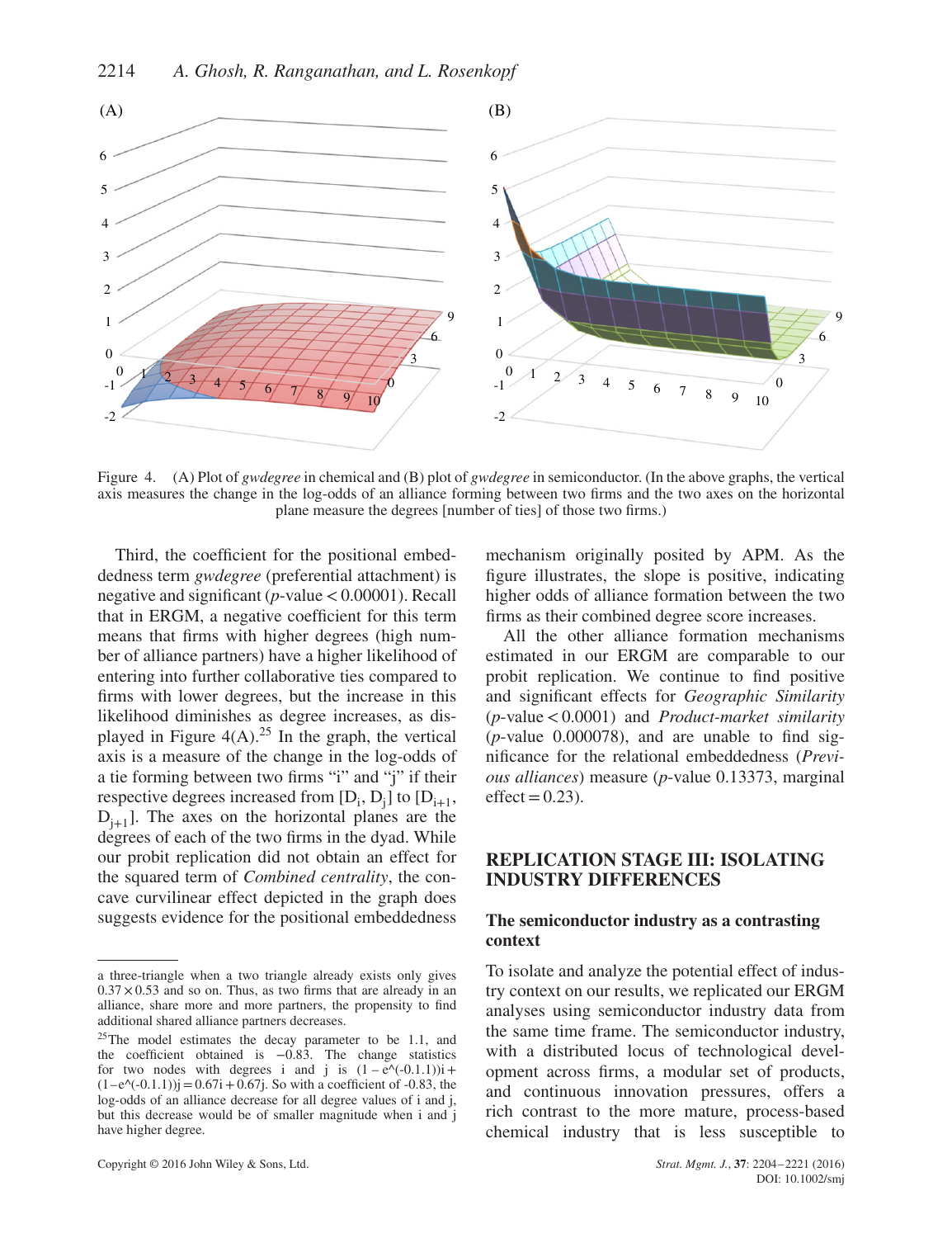rapid price-performance improvements based on innovation (Rosenkopf and Schilling, 2007). We followed an identical sampling strategy to the chemical replication (1991−2000, largest 150 firms, within-industry alliances) from the same data sources. Our final sample consisted of 321 strategic alliances.<sup>26</sup>

## **ERGM results in semiconductor**

We developed an equivalent ERGM for the semiconductor industry alliance sample. Table 4 shows the results of the semiconductor ERGM side by side with the results from the chemical ERGM.

Several results are consistent; the effects for structural embeddedness (Transitivity—*gwesp* [*p*-value*<*0.00001]), *Geographic Similarity* (*p*-value=0.000126) and *Product-Market Similarity* (*p*-value*<*0.00001) continue to persist across the two industries.<sup>27</sup> Yet others differ. *Technical similarity,* which was significant and positive in chemical, is not significant in semiconductor  $(p$ -value = 0.553, marginal effect = 0.02). In contrast, we do find a positive effect for relational embeddedness in semiconductor (*Prior Ties*,  $p$ -value = 0.000126, marginal effect = 0.75) which was insignificant in chemical. Perhaps the most striking difference is that the effect for positional embeddedness is reversed in semiconductor (*p*-value*<*0.00001). The corresponding measure in our semiconductor ERGM is positive and significant—recall that a positive coefficient for this term suggests an "anti-preferential attachment" mechanism which is somewhat comparable to a negative effect for a combined centrality measure in traditional regressions. Thus, this demonstrates a tendency for alliance formation in low-degree firms, a mechanism that runs counter to that proposed by the positional embeddedness theory.<sup>28</sup> Figure  $4(B)$  Table 4. Comparison between chemical and semiconductor ERGM results, 1991−2000<sup>a</sup>

| Models variables                   | <b>ERGM</b> for<br>chemical<br>(Table 3,<br>Model 2) | <b>ERGM</b> for<br>semiconductor |
|------------------------------------|------------------------------------------------------|----------------------------------|
| Alliance formation mechanisms      |                                                      |                                  |
| <b>Positional embeddedness</b>     |                                                      |                                  |
| Preferential attachment (gwdegree) | $-0.83$                                              | 2.55                             |
|                                    | (0.25)                                               | (0.60)                           |
| <b>Structural embeddedness</b>     |                                                      |                                  |
| Transitivity (gwesp)               | 0.37                                                 | 0.56                             |
|                                    | (0.07)                                               | (0.11)                           |
| Strategic interdependence          |                                                      |                                  |
| Technical similarity               | 0.50                                                 | 0.06                             |
|                                    | (0.23)                                               | (0.25)                           |
| Geographic similarity              | 0.46                                                 | 0.56                             |
|                                    | (0.15)                                               | (0.15)                           |
| Product-market similarity          | 0.90                                                 | 0.73                             |
|                                    | (0.14)                                               | (0.17)                           |
| <b>Relational embeddedness</b>     |                                                      |                                  |
| Previous alliances                 | 0.47                                                 | 0.69                             |
|                                    | (0.35)                                               | (0.25)                           |
| Dyad level controls                |                                                      |                                  |
| Size                               | $-0.02$                                              | 0.08                             |
|                                    | (0.03)                                               | (0.03)                           |
| Performance                        | $-0.67$                                              | $-0.36$                          |
|                                    | (1.89)                                               | (0.27)                           |
| Liquidity                          | $-0.06$                                              | 0.14                             |
|                                    | (0.24)                                               | (0.20)                           |
| Debt-equity                        | 0.22                                                 | $-0.14$                          |
|                                    | (0.57)                                               | (1.01)                           |
| R&D                                | 0.52                                                 | 0.11                             |
|                                    | (0.22)                                               | (0.04)                           |
| Patents                            | $-0.02$                                              | 0.15                             |
|                                    | (0.02)                                               | (0.03)                           |
| Edges                              | 287.41                                               | 369.50                           |
|                                    | (68.38)                                              | (76.72)                          |
| Year                               | Yes                                                  | Yes                              |
| Log likelihood                     | $-928.81$                                            | $-841.12$                        |
| AIC                                | 1885.62                                              | 1712.24                          |
| <b>BIC</b>                         | 1991.8                                               | 1813.53                          |

<sup>a</sup> Robust standard errors in parentheses.

shows the graphical plot of this mechanism and relative effect size. When compared to the corresponding plot for the chemical industry ERGM (Figure 4(A)), the slope of the curve is negative and steeper in the semiconductor ERGM, indicating an effect for positional embeddedness that is stronger and opposite to what we observed in the chemical industry ERGM. Among the control variables, in addition to the strong positive effect for *R&D*  $(p$ -value = 0.0084) (as was the case with chemical), there are also positive effects for *Patent Count*  $(p$ -value  $< 0.00001)$  and *Size* (*p*-value = 0.0127).

<sup>26</sup>The means and standard deviations for the measures in the semiconductor industry are quite similar to those of the chemical industry displayed in Table 1 (additional correlation tables for the semiconductor industry available on request).

<sup>&</sup>lt;sup>27</sup>The log-odds of two firms to ally given they operate in the same sectors within the industry increases by 0.70, which is a decrease in the marginal effect from 0.0013 to 0.001. For two firms from the same country, the log-odds are higher by 0.55, which correspond to an increase in the marginal effect from 0.0006 to 0.0007.

<sup>28</sup>In contrast, our examination of alliance formation in the semiconductor context using APM's traditional probit methods failed to yield significant effects for *Geographic* and *Product Market Similarity*. However, they yielded significant results for positional embeddedness (*Combined centrality*) and *Technical similarity.*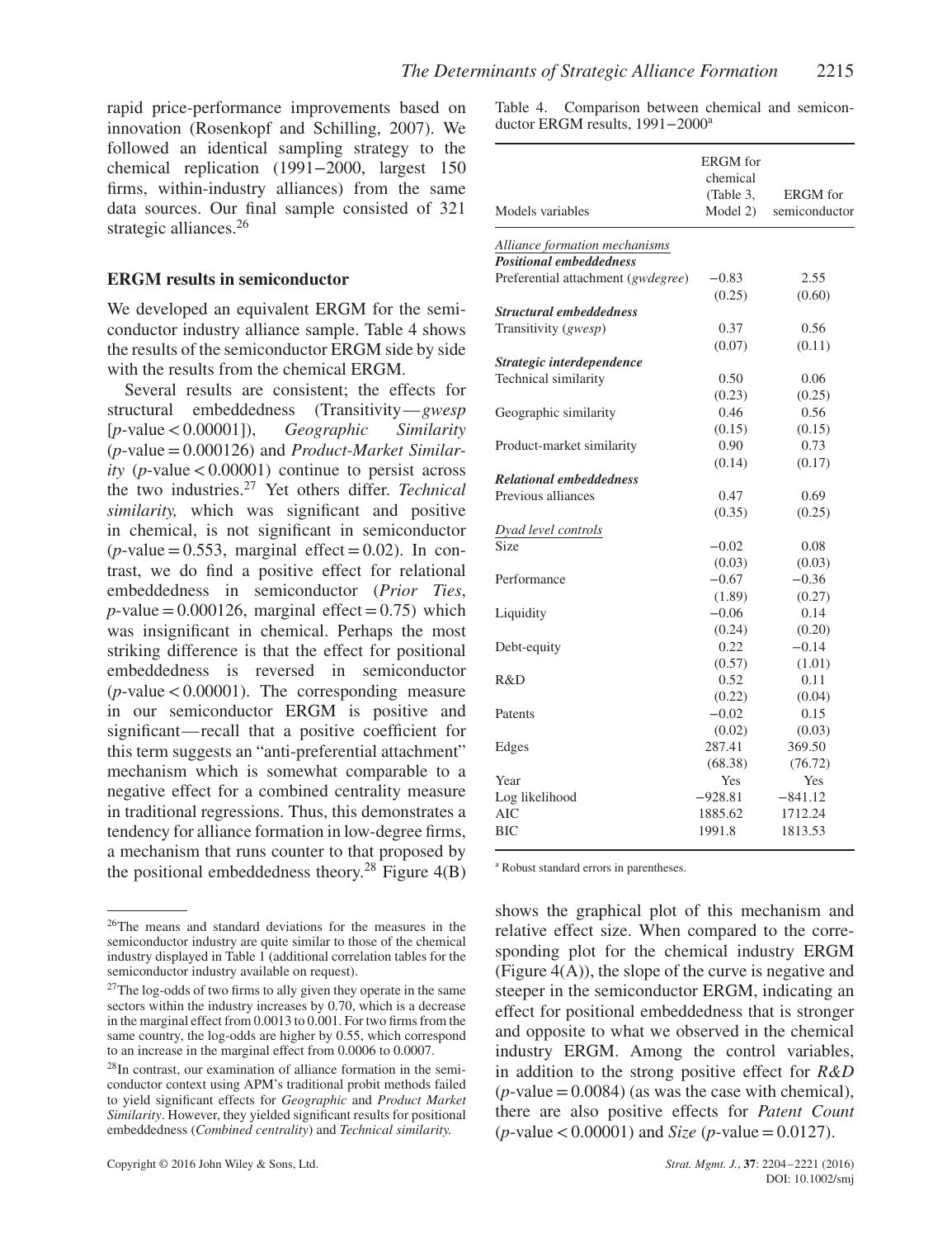# **DISCUSSION**

Our efforts to replicate the baseline model of alliance formation from APM's *Strategic Management Journal* article, and subsequently, isolate effects of changes in method and context, demonstrate the robustness of predictors like geographic and product-market similarity, while illustrating the nuances of the remaining predictors arising from different industry settings, time periods, and empirical methods. Table 5 summarizes our results for ease of comparison and integration. The rows in Table 5 indicate the mutually exclusive theoretical mechanisms identified in alliance formation literature, broadly categorized as endogenous structural network drivers and dyad-specific strategic interdependence factors. Each column of Table 5 represents a replication across successive shifts in the dimensions of time, choice of method and industry context away from the focal APM study. We first discuss the effects of research context shifts (in time period and industry) and then the effect of shifting to ERGMs. In each case, we develop implications both for empirical research and for theory.

#### **Implications of shifts in research context**

Davis and Marquis (2005) argued that theoretical mechanisms underlying firms' behavior and relationships between these mechanisms may be reshaped by shifts within industries as well as transitions in the broader social and economic environments in which they are embedded. As seen by comparing Columns A and B (time shift) as well as Columns C and D (industry shift), our replications demonstrated that contextual choices of time period and industry can affect results.

While certain effects persist across the two time periods and two industries we compared (see Rows 5 and 6 for geographic and product-market similarity, as well as Row 3 for structural embeddedness), others vary with the context in which researchers situate their empirical investigation. In particular, the effect of technical similarity varies dramatically across our replications (see Row 4). Focusing first on the time shift (Columns A and B), while APM derived an inverted-U effect, our probit replication in the later time period did not obtain a significant effect. Focusing next on the industry shift (Columns C and D), our ERGMs also yielded different results—a positive effect of technical similarity in chemical, and a nonsignificant

| Copyright © 2016 John Wiley & Sons, Ltd |  |  |  |
|-----------------------------------------|--|--|--|

| 2. Relational embeddedness<br>1. Positional embeddedness<br>3. Structural embeddedness<br>Network mechanisms |                                                  | (B) Time: '91-'00                                      | (chemical, probit, Table 2) ('91-'00, chemical, Table 3) ('91-'00, ERGM, Table 4)<br>(C) Model: ERGM | (D) Industry: semiconductor                                        |
|--------------------------------------------------------------------------------------------------------------|--------------------------------------------------|--------------------------------------------------------|------------------------------------------------------------------------------------------------------|--------------------------------------------------------------------|
|                                                                                                              | Positive + curvilinear<br>Positive + curvilinear | Negative + curvilinear<br>Positive + curvilinear       | Not significant ( $p = 0.26$ )<br>Positive + curvilinear                                             | Negative + curvilinear<br>Positive                                 |
| 6. Product-market<br>5. Geographic<br>4. Technical<br>Strategic interdependence                              | Negative + curvilinear<br>Positive<br>Positive   | Not significant ( $p = 0.55$ )<br>Positive<br>Positive | Positive<br>Positive<br>Positive<br>Positive                                                         | Not significant ( $p = 0.55$ )<br>Positive<br>Positive<br>Positive |

Strat. Mgmt. J., 37: 2204–2221 (2016) DOI: 10.1002/smj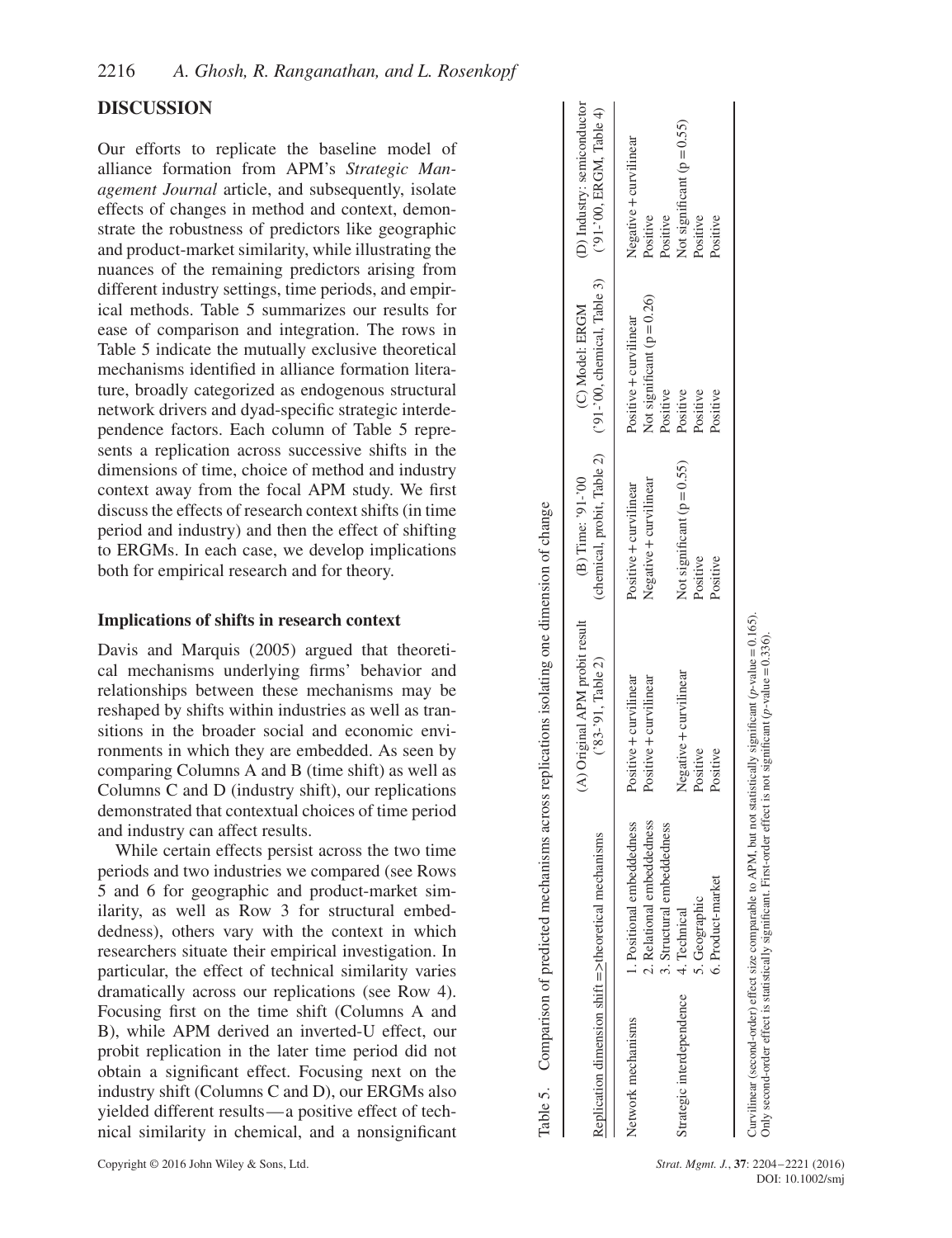effect in semiconductor. Each of these contrasts may be consistent with prior research about industry and technology life cycles, in that as technical uncertainty reduces, firms will migrate toward more exploitation-based alliances (Lavie and Rosenkopf, 2006). In other words, firms in less mature industries where technical uncertainty is higher (chemical in the 1980s relative to chemical in the 1990s; or semiconductor in the 1990s relative to chemical in the 1990s) are more likely to seek novelty through recombining dissimilar technologies (exploration alliances) rather than through consolidation within the same technological domain (exploitation alliances).

While these contrasts may be instructive, the substantial discrepancies in the effects for *Technology similarity* in our replications raise other empirical implications about variation in the measure across industry contexts. For example, following prior research, APM used a continuous measure obtained through the use of Euclidean distance between firms using patent classes. This measure carries the strong implicit assumption that all classes are equidistant even though distance between classes likely varies both between and within industry.<sup>29</sup> Therefore, future research should utilize measures that account for the nature of the technology classes within a given industry. Empirical techniques that conceptualize the technology space using citation networks and then apply clustering algorithms to identify similar technologies may be useful to obtain better fit between the concept and measure going forward (Sytch, Tatarynowicz, and Gulati, 2012).

We also note differences in results across time and industry for the positional and relational embeddedness predictors (see Rows 1 and 2). Since the use of ERGMs fundamentally changes our measures, theorizing, and interpretations, in this section we will only examine the time period shift in chemical (probit analyses) and leave interpretation of the industry shift (ERGM analyses) for the subsequent section. Specifically, for positional embeddedness, while APM obtained a positive, curvilinear result for combined centrality for their data, only the main effect obtained significance in the chemical industry in our later time period data (see Row 1, Columns A and B). In addition, relational embeddedness no longer predicts alliance formation in our data (Row 2, Columns A and B).

A plausible explanation for these shifts is the evolution of the chemical industry which focused, globalized and consolidated during this time period. Some of the biggest restructuring in the chemical industry since the 1920s occurred during the 1990s (Alperowicz, 2014). Industry concentration increased during the 1991−2000 period with 2,866 mergers, divestitures, and asset sales—in comparison there were only 931 such corporate events in the prior decade.<sup>30</sup> These transitions may have shifted the drivers of alliance formation. The need to tap international markets may have spurred alliances with new local firms,  $31$  and consequently, the importance of trust (as evidenced through repeated ties) in renewing existing partnerships may have diminished. Increases in ties for leading firms coupled with consolidation would lessen the diminishing impact of centrality originally observed by APM. Consolidation may also have resulted in the acquisitions of existing alliance partners (e.g., Yang, Lin, and Peng, 2011), thus making relational embeddedness a predictor of future acquisitions rather than alliances. Finally, in a maturing industry, firms may have already accrued sufficient information on the performance of partners from previous partnerships, thus making the mere fact of having had a previous alliance a poor predictor of future partnerships (e.g., Holloway and Parmigiani,  $2014$ ).<sup>32</sup>

All of these findings reinforce the need to elucidate scope conditions for findings generated in any research context. Researchers should be explicit about comparing their models and contexts against predecessor papers, seeking to isolate changes to one issue and contrasting results. Through

 $^{29}$ For example, a patent for logic circuitry (e.g., class 326: Electronic digital logic circuitry) will be much more dissimilar (and conceptually more distant) to a patent in materials (e.g., class 505: Superconductor technology: apparatus, material, process), than to a patent for photolithography steps (e.g., class 716: Computer-aided design and analysis of circuits and semiconductor masks).

<sup>30</sup>Source: SDC Platinum, where both acquirer and target firm are in the chemical industry.

 $31$ This was also the period during which several Asian chemical firms from India and China came into prominence and investment opportunities opened up in Eastern Europe.

<sup>32</sup>Our thesis about industry shifts in this decade in the chemical industry was further substantiated when we re-ran our probit regressions dropping successive years from the beginning of the sample (i.e., 1992–2000, 1993–2000 ... )—we lose effects for variables such as Combined Centrality immediately. In contrast, when we ran the regressions dropping years from the end of the period (i.e., 1991−1999, 1991−1998 …), we retain effects till our sample shrinks by ∼50 percent. Thus, the industry shift and evolution of alliance drivers likely became more pronounced as time progressed.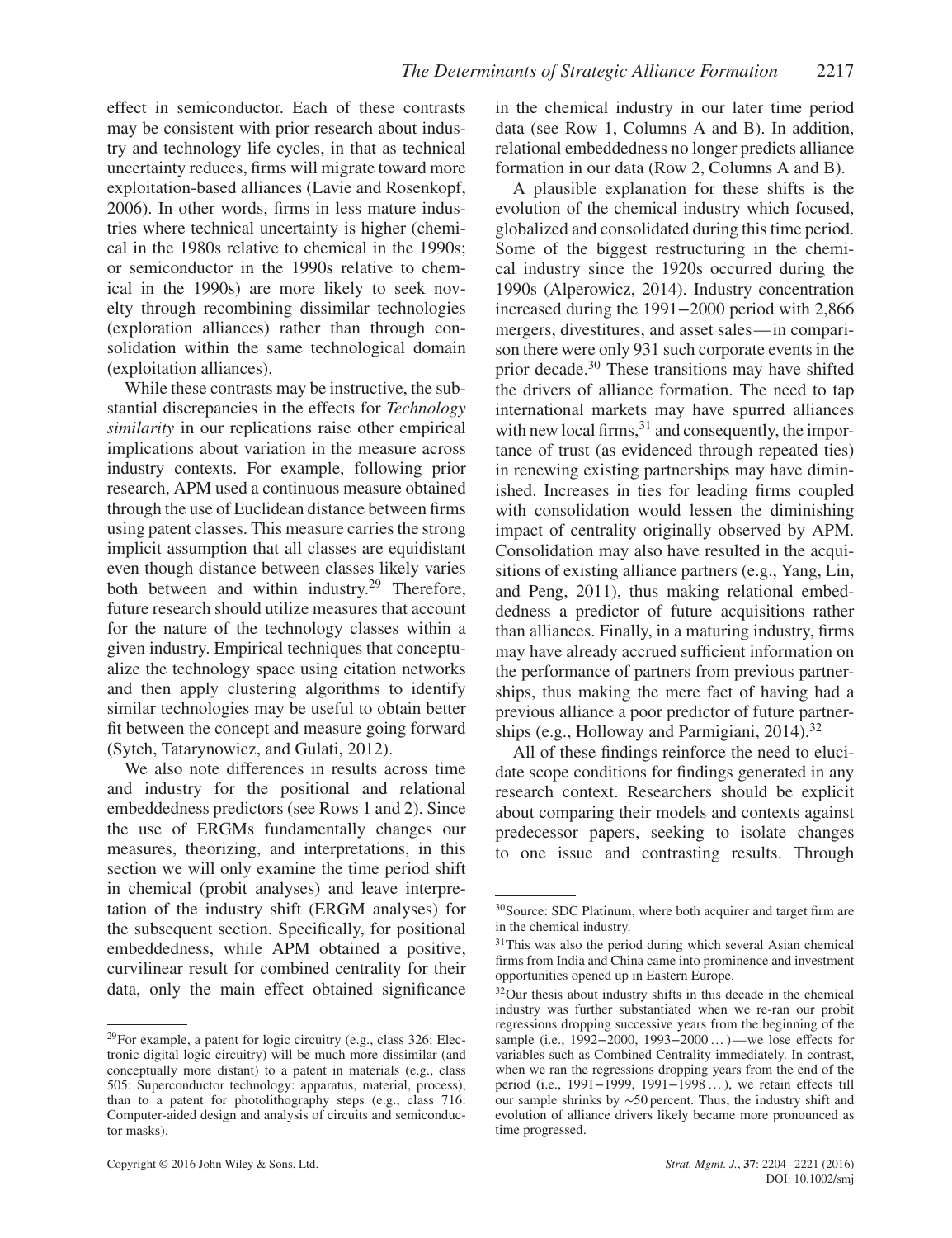incremental, staged variations, such as we have demonstrated here, researchers can investigate and develop mid-range theories with contingencies rooted in underlying characteristics, such as uncertainty and concentration, of particular industries at particular times.<sup>33</sup>

#### **Implications of model choice**

The use of ERGMs, a methodological advance not available earlier to network researchers, to address shortcomings inherent in dyadic regression analyses also enabled us to disentangle traditional network embeddedness measures while allowing for better specification of network formation mechanisms. While combined centrality has become a well-established measure to connote positional embeddedness in our literature, we have argued that it conflates different mechanisms such as transitivity, preferential attachment, and homophily. In contrast, ERGMs more clearly identify and separate the positional and structural characteristics by modeling preferential attachment (represented by *gwdegree*) and transitivity mechanisms (represented by the nested local network structure components *gwesp*, and *gwdsp*) while simultaneously modeling other mechanisms such as interdependence.

Empirically, we observed the effect of shifting from a probit model to an ERGM when our analyses are isolated to the 1991−2000 chemical industry and we vary the modeling technique (compare Table 5, Columns B and C). For network embeddedness predictors, the full specification of all three measures in our ERGM generates a positive result for structural embeddedness (Row 3) as well as a positive curvilinear result for positional embeddedness (Row 1). Thus, separating the traditional *Combined centrality* construct into its constituent parts allows for more precise testing of specific mechanisms. We demonstrate that that the structural mechanisms spurring alliance formation are nodal (degree/visibility) and triangular (transitivity/common ties) in the 1991−2000 chemical industry. Broader network constructs like *gwdsp* do not predict alliance formation. This outcome is consonant with recent work suggesting that arguments premised on multistep information flows between organizations are often unrealistic (Ghosh and Rosenkopf, 2015).

Our most important theoretical implications focus on positional and relational embeddedness. Using the better-specified ERGMs allows us to separate these mechanisms effectively, which vary with industry context (Table 5, Rows 1 and 2, Columns C and D). For positional embeddedness, alliance formation for firms in the chemical industry exhibits preferential attachment, as the coefficient of *gwdegree* is negative; in contrast, the coefficient is positive for the semiconductor industry, suggesting that low degree firms have higher alliance propensities.<sup>34</sup>

How can we explain these divergent effects when a cursory examination of the alliance networks in both industries both present comparable centrality distributions and visible hubs? We must simultaneously consider the differing effects of relational embeddedness, which is positive in semiconductor but not significant in chemical. Semiconductor firms that have low degrees (existing number of alliance partners) have a higher propensity to ally while in chemical high-degree firms capitalize on their positional advantage. Taken together, semiconductor firms reproduce preexisting relationships while seeking novel partners, whereas chemical firms seek partnerships with the most well-established firms with less regard for prior relationships.

These differing industry results likely stem from variation in alliance formation drivers across industries. The semiconductor industry, characterized by rapid technological change and distribution of technological knowledge, manifests higher technological uncertainty and lower concentration. Here, entrepreneurial (read low degree) firms may be able to forge alliances based on the potential value of their technological capabilities, such as the design capabilities of fabless semiconductor firms that came to the fore during our study's time frame. Even

<sup>&</sup>lt;sup>33</sup>While the practice of pooling multiple industries to obtain generalizability is common, we caution against this approach. In post-hoc analyses, we found that pooling our data across both industries obscured context-specific findings (results available from authors on request).

<sup>&</sup>lt;sup>34</sup>In additional analyses (available on request), we also compared ERGM results for the semiconductor industry with probit regressions in the same industry (i.e., varying only the method while holding the context and the time period constant). While effects for *Geographic similarity* and *Previous alliances* were significant and consistent, and that for *Technical similarity* was insignificant and consistent between the two models, effects for the other constructs differed dramatically. This further underscores the risks of relying solely on traditional regression methods to test alliance formation mechanisms.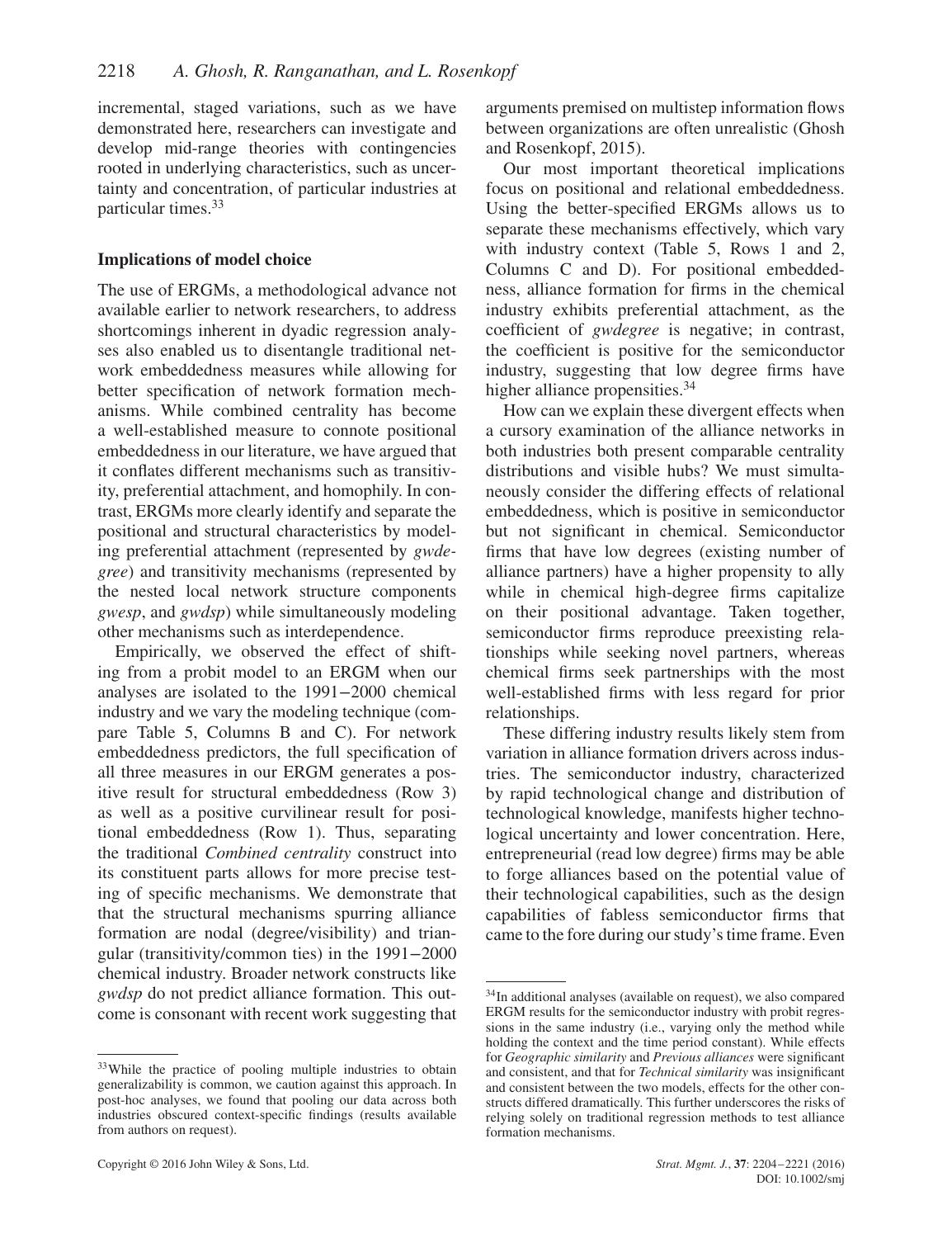highly embedded incumbent firms in such contexts may frequently need to partner with peripheral or unconnected firms to tap into technologies that could become disruptive or to establish standards of products and processes they develop. In contrast, the chemical setting, characterized by consolidation and global market expansion, manifests lower technological uncertainty and higher concentration, favoring well-established (read high degree) firms.

Of course, while we have identified the benefits of using ERGM techniques, such an approach is not without its limitations. For instance, ERGM is known to be unstable to missing data and model misspecification issues (commonly referred to as "model degeneracy" problems). ERGM statistical packages are also not widely available across platforms (to the best of our knowledge, "R" is the only statistical programming toolkit that provides reasonably documented ERGM routines), and are undergoing frequent changes, thus requiring ERGM users to invest in additional learning. Finally, while ERGM provides a robust method to estimate whether specific tie generation mechanisms underlie an observed network at a point in time, modeling evolutionary processes where these mechanisms may shift over time is less straightforward. However, in balance, as we demonstrate in this article, the benefits of ERGM outweigh both its limitations and those of traditional network modeling methods.

# **CONCLUSION**

Our effort to replicate the baseline analyses of Ahuja *et al.* (2009) explored the impact of shifts in time period, modeling approach, and industry context on the well-established predictors of alliance formation in the strategy literature. As a result, we identified two critical implications for future research in this domain. First, and perhaps not unexpectedly, context does matter; any choice of industry and time period represents a particular stage of an industry lifecycle, and the findings are likely contingent on underlying characteristics of the industry's technology and organization. Future research must acknowledge these issues and seek comparability across studies to assess contingencies effectively.

Second, our use of the newer ERGM technique, not available earlier to network researchers, enabled us to unpack traditional network measures and demonstrate how to improve operationalizations of the network embeddedness constructs. While the original explication of positional, structural, and relational embeddedness set forth the combined centrality measure as the appropriate representation of positional embeddedness, our analyses demonstrated that combined centrality conflates multiple mechanisms. The mutually exclusive and collectively exhaustive predictors available in ERGMs allowed us to use standard predictors of prior ties, common ties, and degree distribution without violating the assumption of independence across data and measures in traditional dyadic regressions. Such an approach, by retaining multiple levels of analysis in the network regression rather than consolidating all measures to the dyadic level, allowed us to identify divergent mechanisms of alliance formation across contexts.

Accordingly, we argue that the ERGM approach should become an essential part of the standard toolkit for future research on alliance formation, and that alliance researchers should seek to replicate extant findings using this method. In so doing, studies become more comparable not just via triangulation across a variety of industries and time periods, but also because the design of ERGMs avoids customized and equivocal composite network measures. Such comparability benefits our field by enabling the development of mid-range theory about underlying constructs such as uncertainty and concentration, which shape alliance network structure across a wide swath of industry and temporal contexts.

# **REFERENCES**

- Ahuja G. 2000. The duality of collaboration: inducements and opportunities in the formation of interfirm linkages. *Strategic Management Journal* **21**(3): 317–343.
- Ahuja G, Polidoro F, Mitchell W. 2009. Structural homophily or social asymmetry? The formation of alliances by poorly embedded firms. *Strategic Management Journal* **30**(9): 941–958.
- Ahuja G, Soda G, Zaheer A. 2012. The genesis and dynamics of organizational networks. *Organization Science* **23**(2): 434–448.
- Akaike H. 1998. Information theory and an extension of the maximum likelihood principle. In *Selected Papers of Hirotugu Akaike* (pp. 199–213). Springer New York.
- Alperowicz N. 2014. 1990s: industry restructures, draws apart from oil and pharma. Available at: http://www. chemweek.com/lab/1990s-Industry-restructures-draws -apart-from-oil-and-pharma\_63787.html 2015) (accessed 05 Sep 2014).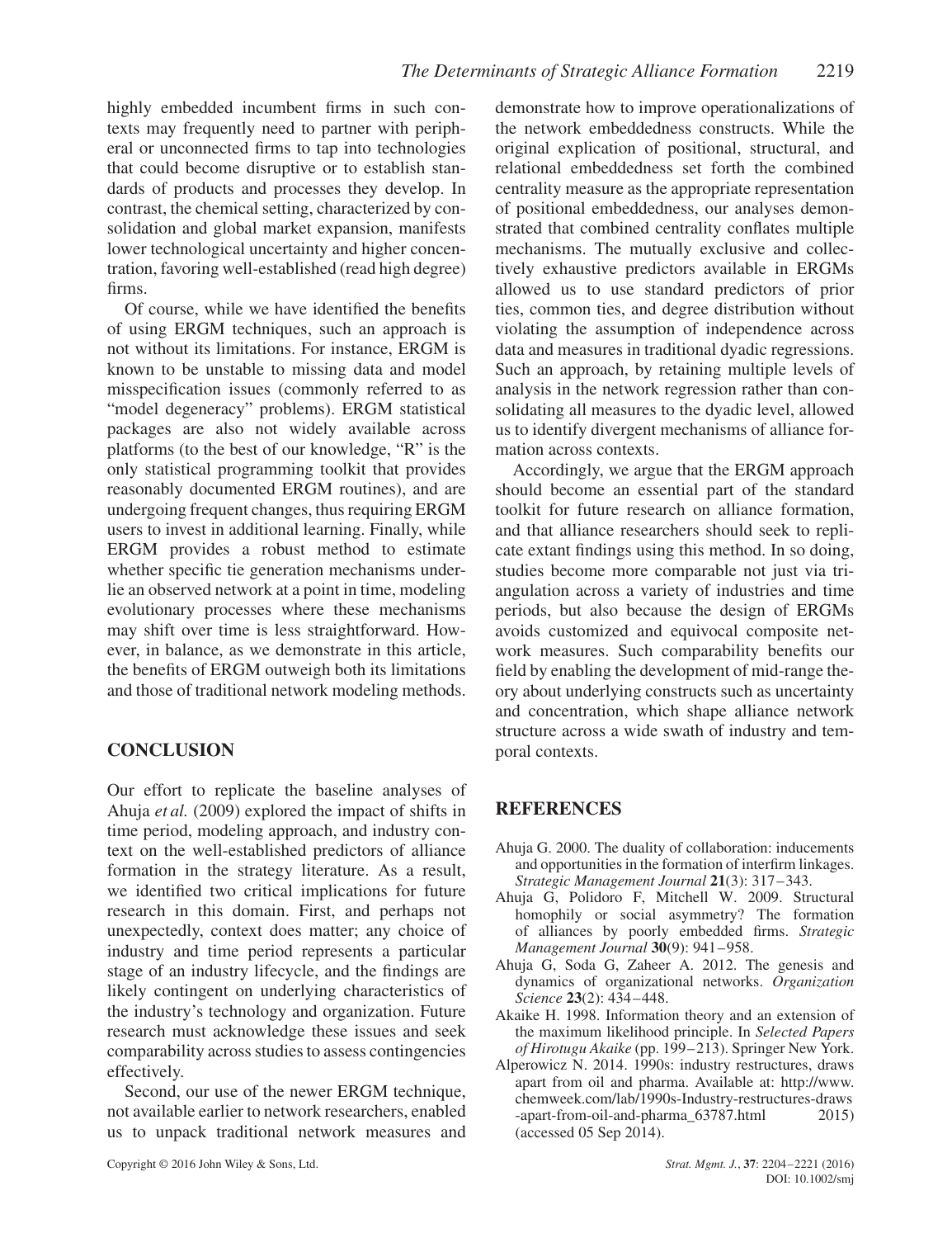- Chung SA, Singh H, Lee K. 2000. Complementarity, status similarity and social capital as drivers of alliance formation. *Strategic Management Journal* **21**(1): 1–22.
- Cranmer SJ, Desmarais BA. 2011. Inferential network analysis with exponential random graph models. *Political Analysis* **19**(1): 66–86.
- Davis GF, Marquis C. 2005. Prospects for organization theory in the early twenty-first century: institutional fields and mechanisms. *Organization Science* **16**(4): 332–343.
- Garcia-Pont C, Nohria N. 2002. Local versus global mimetism: the dynamics of alliance formation in the automobile industry. *Strategic Management Journal* **23**(4): 307–321.
- Ghosh A, Rosenkopf L. 2015. PERSPECTIVE—shrouded in structure: challenges and opportunities for a friction-based view of network research. *Organization Science* **26**(2): 622–631.
- Gimeno J. 2004. Competition within and between networks: the contingent effect of competitive embeddedness on alliance formation. *Academy of Management Journal* **47**(6): 820–842.
- Goodreau SM, Kitts JA, Morris M. 2009. Birds of a feather, or friend of a friend? Using exponential random graph models to investigate adolescent social networks. *Demography* **46**(1): 103–125.
- Gulati R. 1995. Social structure and alliance formation patterns: a longitudinal analysis. *Administrative Science Quarterly* **40**(4): 619–652.
- Gulati R. 1999. Network location and learning: the influence of network resources and firm capabilities on alliance formation. *Strategic Management Journal* **20**(5): 397–420.
- Gulati R, Gargiulo M. 1999. Where do interorganizational networks come from? *American Journal of Sociology* **104**(5): 1439–1493.
- Hall BH, Jaffe AB, Trajtenberg M. 2001. The NBER patent citation data file: lessons, insights and methodological tools. National Bureau of Economic Research. No. w8498.
- Handcock MS. 2003. Statistical models for social networks: inference and degeneracy. *Dynamic Social Network Modeling Analysis* **126**: 229–252.
- Handcock MS, Hunter DR, Butts CT, Goodreau SM, Morris M. 2008. Statnet: software tools for the representation, visualization, analysis and simulation of network data. *Journal of Statistical Software* **24**(1): 1548.
- Holland PW, Leinhardt S. 1970. A method for detecting structure in sociometric data. *American Journal of Sociology* **76**(3): 492–513.
- Holland PW, Leinhardt S. 1981. An exponential family of probability distributions for directed graphs. *Journal of the American Statistical Association* **76**(373): 33–50.
- Holloway S, Parmigiani A. 2014. Friends and profits don't mix: the performance implications of repeated partnerships. *Academy of Management Journal* **59**(2): 460–478.
- Hunter DR. 2007. Curved exponential family models for social networks. *Social Networks* **29**(2): 216–230.
- Hunter DR, Handcock MS. 2006. Inference in curved exponential family models for networks. *Journal*

Copyright © 2016 John Wiley & Sons, Ltd. *Strat. Mgmt. J.*, **37**: 2204–2221 (2016)

*of Computational and Graphical Statistics* **15**(3): 565–583.

- Lavie D, Rosenkopf L. 2006. Balancing exploration and exploitation in alliance formation. *Academy of Management Journal* **49**(6): 797–818.
- Li SX, Rowley TJ. 2002. Inertia and evaluation mechanisms in interorganizational partner selection: syndicate formation among US investment banks. *Academy of Management Journal* **45**(6): 1104–1119.
- Lusher D, Koskinen J, Robins G. 2012. *Exponential Random Graph Models for Social Networks: Theory, Methods, and Applications*. Cambridge University Press.
- Madhavan R, Koka BR, Prescott JE. 1998. Networks in transition: how industry events (re) shape interfirm relationships. *Strategic Management Journal* **19**(5): 439–459.
- Pattison P, Wasserman S, Robins G, Kanfer AM. 2000. Statistical evaluation of algebraic constraints for social networks. *Journal of Mathematical Psychology* **44**(4): 536–568.
- Powell WW, White DR, Koput KW, Owen-Smith J. 2005. Network dynamics and field evolution: the growth of interorganizational collaboration in the life sciences. *American Journal of Sociology* **110**(4): 1132–1205.
- Robins G, Pattison P, Kalish Y, Lusher D. 2007. An introduction to exponential random graph (p\*) models for social networks. *Social Networks* **29**(2): 173–191.
- Robins G, Pattison P, Wang P. 2009. Closure, connectivity and degree distributions: exponential random graph (p\*) models for directed social networks. *Social Networks* **31**(2): 105–117.
- Rosenkopf L, Metiu A, George VP. 2001. From the bottom up? Technical committee activity and alliance formation. *Administrative Science Quarterly* **46**(4): 748–772.
- Rosenkopf L, Schilling M. 2007. Comparing alliance network structure across industries: observations and explanations. *Strategic Entrepreneurship Journal* **1**(3–4): 191–209.
- Rothaermel FT, Boeker W. 2008. Old technology meets new technology: complementarities, similarities, and alliance formation. *Strategic Management Journal* **29**(1): 47–77.
- Rowley T, Behrens D, Krackhardt D. 2000. Redundant governance structures: an analysis of structural and relational embeddedness in the steel and semiconductor industries. *Strategic Management Journal* **21**(3): 369–386.
- Schilling MA. 2009. Understanding the alliance data. *Strategic Management Journal* **30**(3): 233–260.
- Snijders TA, Pattison PE, Robins GL, Handcock MS. 2006. New specifications for exponential random graph models. *Sociological Methodology* **36**(1): 99–153.
- Stuart TE. 1998. Network positions and propensities to collaborate: an investigation of strategic alliance formation in a high-technology industry. *Administrative Science Quarterly* **43**(3): 668–698.
- Stuart TE, Sorenson O. 2007. Strategic networks and entrepreneurial ventures. *Strategic Entrepreneurship Journal* **1**(3–4): 211–227.
- Sytch M, Tatarynowicz A, Gulati R. 2012. Toward a theory of extended contact: the incentives and opportunities